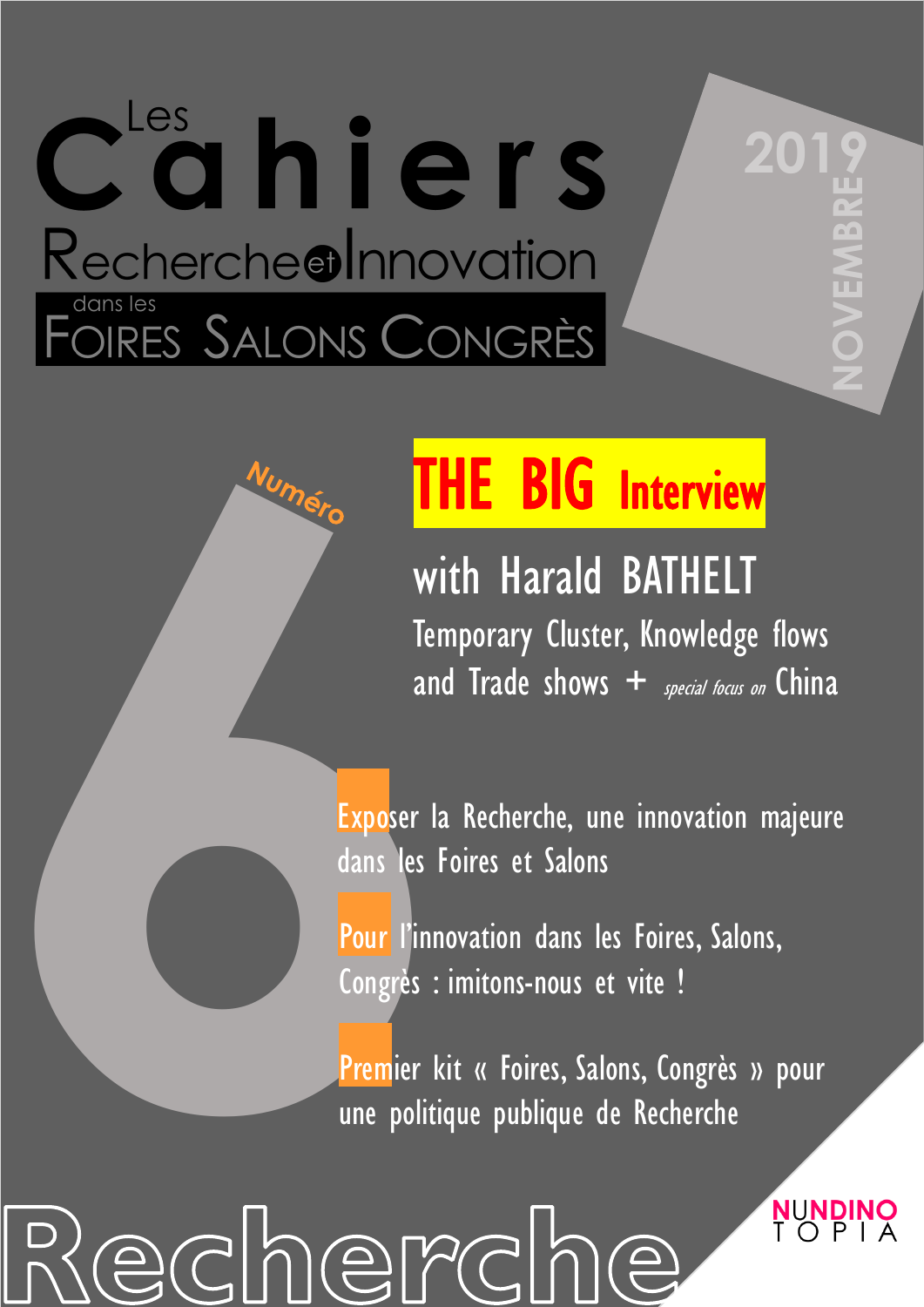## **Sommaire**

- | **The BIG INTERVIEW with Harald BATHELT, Temporary Cluster, Knowledge flows and Trade shows +** *special focus on* **China, p. 3**
- | **Exposer la Recherche, une innovation majeure dans les Foires, Salons et Congrès, p.13**
- | **Pour l'innovation dans les Foires, Salons et Congrès, imitons-nous vite ! p.23**
- | **Premier Kit « Foires, Salons, Congrès » pour une politique publique de Recherche, p.26**

#### **Les Cahiers for the first time in English, au moins en partie, et toujours la Recherche comme horizon.**

Les Cahiers ont des lecteurs -en petit nombre bien sûrdans le monde entier. C'est une chance et un plaisir de le découvrir, de savoir qu'au-delà de la France, en Afrique, en Inde, aux Amériques parfois, des femmes et des hommes se penchent sur ce projet de développement d'une Recherche et Innovation dans les Foires, Salons et Congrès.

Pour ce N°6, nous avons joué de belle chance, car Harald BATHELT, notamment Professeur à l'Université de Toronto l'un des chercheurs les plus prolifiques sur les salons, a accepté de nous consacrer son temps précieux pour une interview. Géographe économiste, il s'est intéressé aux articulations entre salons et économie de la Connaissance. Il nous donne aussi accès à une analyse riche et admirative du marché asiatique et en particulier chinois des salons. Il nous a répondu en anglais et nous laissons l'interview dans cette langue, afin qu'un lectorat non francophone puisse aussi le découvrir.

Trois autres articles suivent cet entretien, autour de la recherche et de l'innovation. Le premier est un exercice d'application des fameux 3% de PIB dédiés à la recherche transposés à l'échelle d'un salon : une invitation à consacrer 3% des surfaces de stands à la recherche. Le deuxième rappelle le mécanisme de l'imitation nécessaire à l'innovation dont les foires, salons et congrès offrent généralement un milieu-clef de propagation : mais qu'en est est-il de l'innovation pour les foires, salons et congrès eux-mêmes ? Enfin le troisième est une proposition de kit d'idées pour introduire dans les politiques publiques de recherche et d'innovation des dispositifs de foires, salons et congrès. Ils pourraient être stratégiques. Aucun pays ne le fait réellement, il semble si facile aujourd'hui de faire la différence en ce domaine et de profiter des effets de leviers des Foires, Salons et Congrès.

Bonne lecture de ce nouveau numéro et nos meilleures salutations fiéristiques !

Marc HALPERT

**LES CAHIERS RECHERCHE ET INNOVATION DANS LES FOIRES SALONS CONGRES sont édités par l'Association NUNDINOTOPIA | fondateurs : Marc Halpert, Henri Auillans**

Adresse de l'association : 333, avenue d'Arès, maison 2, 33200 Bordeaux Tél : 06 41 54 05 21, internet : [www.nundinotopia.com,](http://www.nundinotopia.com/) Email : [marc.halpert@outlook.com](mailto:marc.halpert@outlook.com)

Rédaction-Diffusion : 06 41 54 05 21 |Directeur de publication : Marc Halpert | Directeur de la rédaction : Marc Halpert |n°6 | NOVEMBRE 2019 | ISSN 2607-2750|Prix : gratuit |Format : accessible sous format pdf sur www.nundinotopia.com|Conception-Réalisation : Marc Halpert | crédits images : Marc Halpert, Harald Bathelt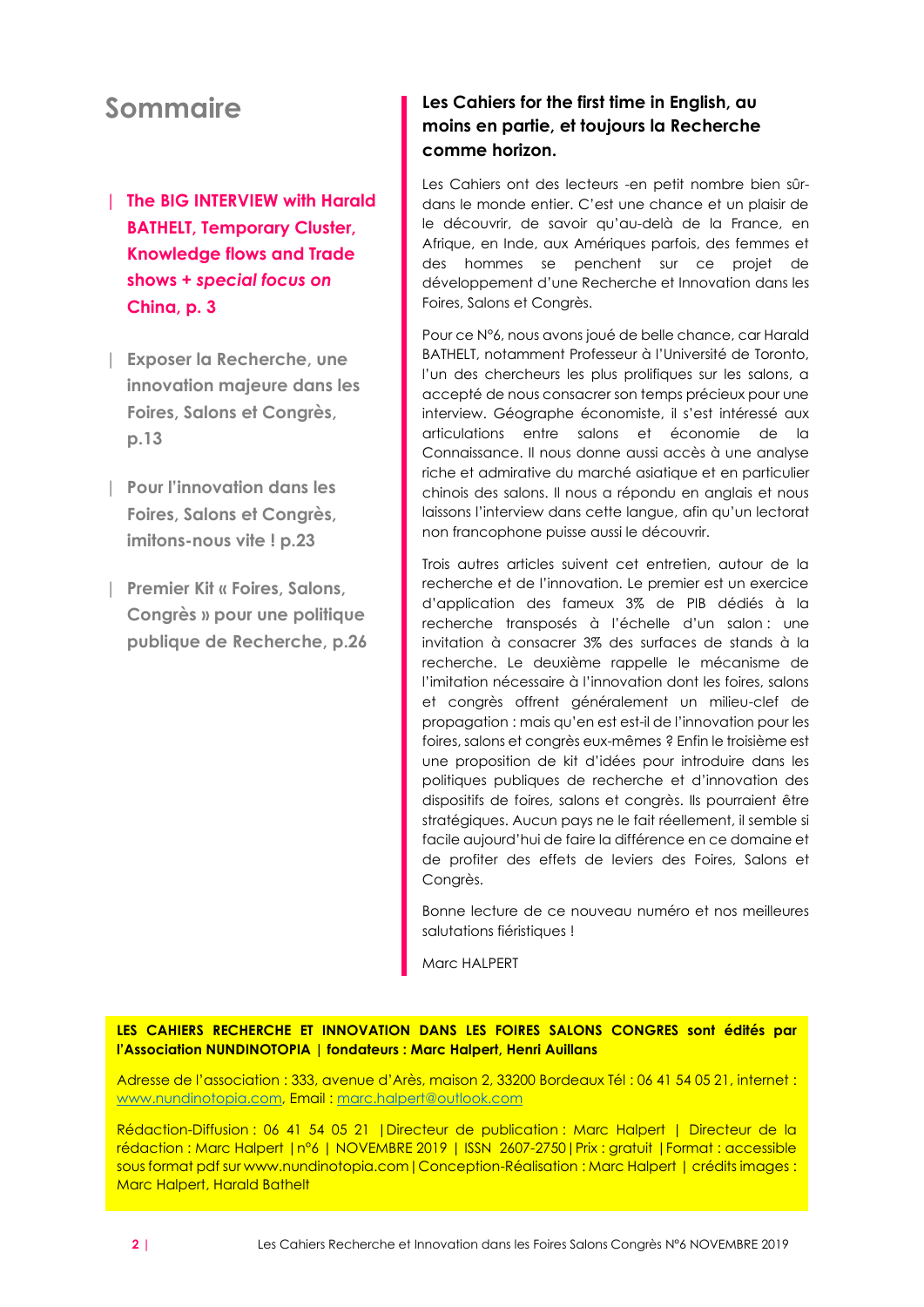

## **INTERVIEW**

#### **with Harald BATHELT**

**Economic geographer, Professor, Canada Research Chair in Innovation and Governance Department of Political Science and Department of Geography and Planning University of Toronto and Zijiang Visiting Professor Institute of Urban Development at East China Normal University, Shanghai**

**Harald BATHELT has for many years written academic articles about trade shows and their importance for knowledge flows. His work is wellknown among researchers who work in this field. In 2014, he published, with two other researchers, Francesca GOLFETTO and Diego RINALLO, a book entitled "Trade Shows in the Globalizing Knowledge Economy", which could become a bedside book of all trade show organizers, but also for exhibitors and professional visitors. He develops the concept of the "temporary cluster" that can be an useful tool for trade shows strategists. And he has an attentive look at what is going on in Asia, particularly in China.** 

## **PANORAMA OF RESEARCH**

#### Les Cahiers - Could you describe a panorama of your research on tradeshows and tell us why did you chose to work in that field?

I will be happy to talk about this. You are right: there are not so many people. Especially in my area, in economic geography, there are very few people. You will find people in industrial marketing, but they have a different focus, they look at different things.

Let me answer your question in two steps. First, how I got initially to think about trade shows,

and then, more generally, about occasions where people from around the world get together to exchange knowledge for a short period and then they disappear, go back to where they are permanently based and use that knowledge to produce new products, and generate competitiveness.

I am an economic geographer and economic geographers typically try to understand why industries are located in certain regions, and how clusters develop. They are really interested in permanent settings of industries and how interactions between industries increase their competitiveness.

A natural focus of my work had been to look at clusters of industries, typically in city regions: how do specific structures, institutions develop, what are the links between, on the one hand,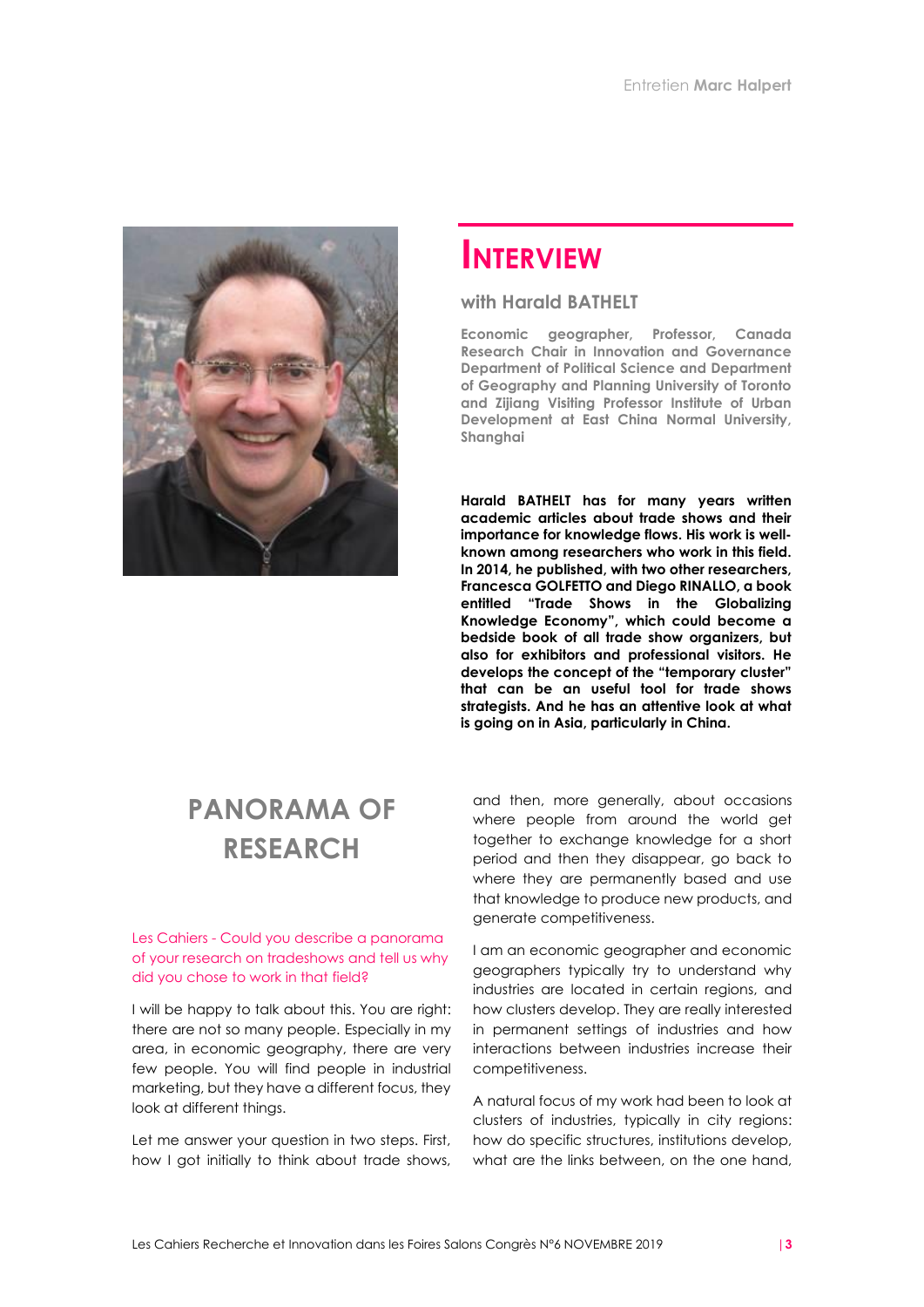competing firms but also, on the other hand, between suppliers and users – how do they attempt to learn faster and become efficient?

There is a long traditional theorizing about this in economic geography, in regional economics and other fields. Explanations have focused primarily on material factors, such as costs, or what advantages it has for firms located in that area. But many empirical studies find that there are relatively few linkages between those firms located in clusters: they have global linkages much stronger than local ones. What does make it so advantageous for them to be located in a cluster region? With my colleagues Anders MALMBERG and Peter MASKELL and through long discussions, we came up to realize that knowledge is an important explanation to this. It is the type of knowledge flows that you achieve in a cluster, that occur on a day-to-day basis, for there is an automatic understanding.

Of course, when you are based on a region and you have a set of related actors with a similar specialization, you can very quickly access the

**"We were interested to see what kinds of interactions take place with different groups of actors and how knowledge was created."**

corresponding knowledge that you may explore. Yet, this is a limited knowledge space that exists here, and in order to be innovative and be successful, firms have to leave to other knowledge spaces and make connections. They have to create what we called global pipelines.

We conducted empirical studies and then stumbled across different questions. The next question we saw was to understand clusters from a different perspective, not in terms of how easy it is to make connections with local firms because you know them, but how firms go about when they create global pipelines? That is how we came to understand the role of trade shows.

Me and my co-authors all had conducted many interviews in clusters and firms always emphasized the role of trade fairs in connecting and finding information about other markets, maybe as a first step to look for new partners.

So we started to go to some trade shows, to talk to firms, and then we tried to theorize from our

experience. When we look at the interactions at these events, there was very similar structure of interactions in terms of knowledge flows compared to those what we found in permanent clusters: there are different types of interactions. Between competing firms, mostly observations play a role, and not so much direct exchanges; but there are a lot of interactions with users and suppliers; there is also institution dimension related to the community that meets and gets together at these events. You have basically in a small spot the entire world represented like a microcosm of an industry, as one colleague called it.

So, we really tried to understand how firms create linkages, why do they come, and how do they extract the knowledge they need. This was the beginning of my trade show research. We were interested to see what kinds of interactions take place with different groups of

> actors and how knowledge was created. We wanted to know to which events the firms went and have the clear idea of what they

wanted to know, how they collected information, who they talked to, who they did not want to talk to, and so on. For me and a couple of PHD's students who were very interested in this topic, we went step by step to explore such issues. Together with two colleagues who had also worked on clusters we conceptualized trade shows as a "temporary cluster" in kind of emphasizing the effects that these interactions have on pipeline building and permanent clusters.

#### **Les Cahiers- Knowledge more important than actual business?**

Yes, that was quite a different view from what industrial marketing folks gazed at. Because it is very difficult to do a representative study of visitors at trade shows, we concentrated on exhibitors. And the industrial marketing scholars who mostly work with surveys had a completely different focus: namely on market relations. So, they investigated these exhibitions, and basically looked at the forward flows toward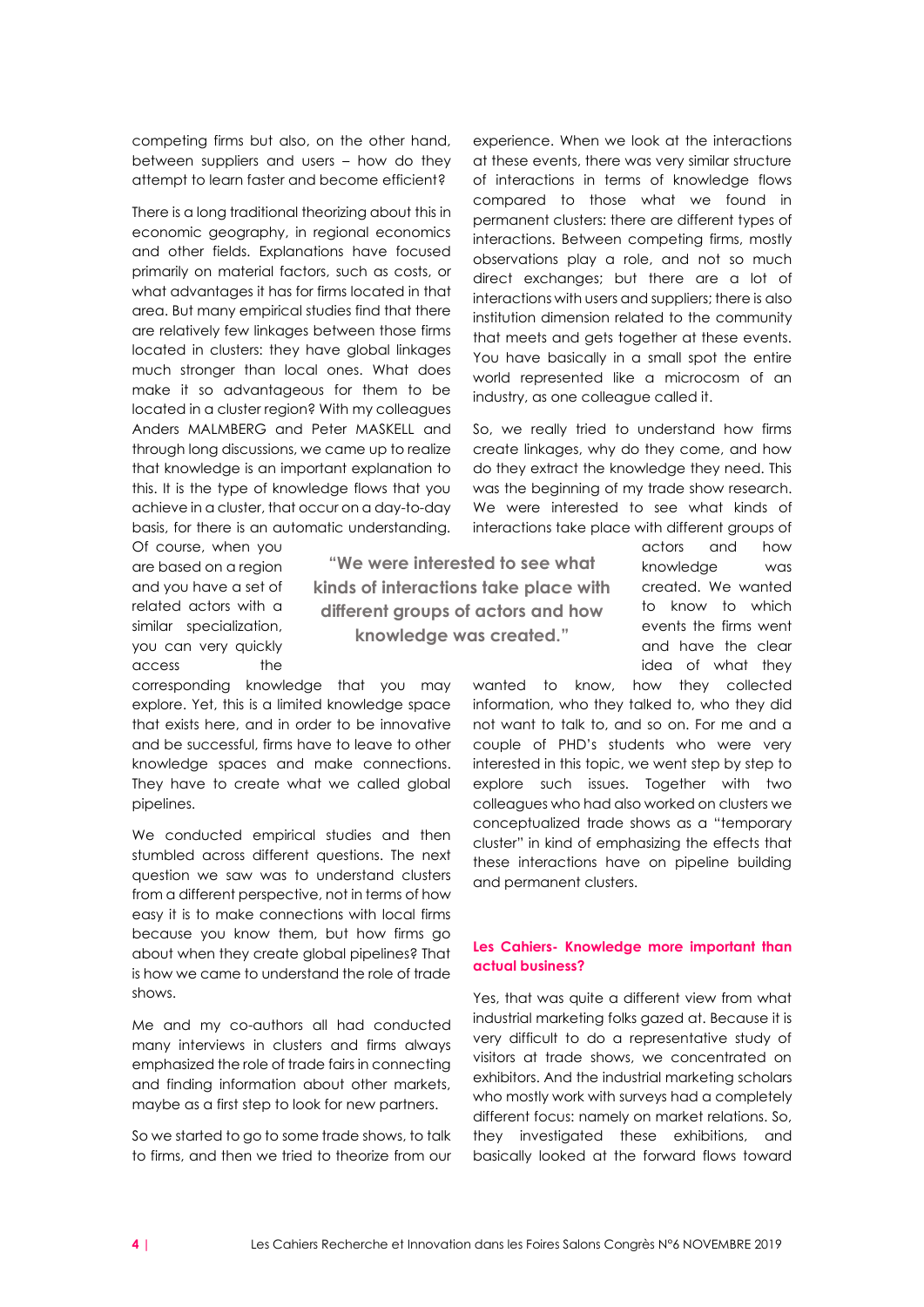the buyers: how did the exhibitors find the market? How would they best present their products? And how successful was that? This was only of minor interest for us because we wanted to see how these exhibitors retrieve information that is important for their production. So, we were looking backwards whereas industrial marketing was looking forwards. Both of us had a narrow perspective and we were really overlooking other things.

#### **Les Cahiers - What types of knowledge do the firms exchange or find at trade shows?**

There is a huge amount of very different types of knowledge.

Of course, direct knowledge is generated about their own products. There is an old understanding based on Kenneth ARROWS from the 1960's according to which firms will try to avoid to present new products or innovations at trade shows because others could steal that information very easily. That may be true to

some degree – and it happens at trade shows all the time that people steal ideas: they take photographs of designs – and it is of course forbidden to

**"Because of the way how the trade show is organized, your strongest competitors are right beside you. And that provides opportunities for interactions that would not take place normally."**

take photographs but nobody cares about this. You can lose information, but at the same time firms can very effectively get a first reaction from the users about the new products and ideas they show. Therefore, this setting invites to experiment and present something new, as a kind of test what the reaction would be. And of course, your users want to visit you to see what is new, what are you doing, and so on.

A lot of the knowledge is about your own products and ideas that you try to correspond to your users. At the same time, you use these discussions to find out about their needs. You can do this of course in your day-to-day customer relations, but you do that once or twice a year. At the trade show, you get that kind of information from hundreds of potential users in a matter of a few days – this is very concentrated, very dense. And at the end of the few trade show days, you know exactly where you stand. That is an incredibly important finding.

Your product is one thing, but you also get to know about the products of your competitors. You see what are the trends in the market. The exhibitors, like the visitors, are also looking around and collecting information. They do not have only a few hours like the visitors, they have several days, and there are often enough people in their team. They wander around; they look what is available. They have things in mind of what they are looking for. They want to see how their suppliers and users are doing at the event. You do not have just one specialized type of product on the show, but you can find an entire value chain or a good part of a value chain that is showcased. Firms look particularly closely at their competitors. They often do that openly and because of the way how the trade show is organized, your strongest competitors are right beside you. And that provides opportunities for interactions that would not take place normally.

> For instance, ten years ago, when I went to a trade fair on slaughtering machines, there was a large group of Australian producers of different machinery, all in one

area of the show. I talked to two of them and I ask them about their competition and why they were there? Were they competing with all those many German machinery producers? They said: "No, we have no chance against them and in Europe nobody will buy our product, but at this event, we will meet our South American users. And when we go here, we are not in dayto-day competition with other Australian firms. We know these people, they are good guys, we have a beer with them, and we discuss what we think is going on in the field. We could never do that at home." These are the kinds of the conversations that lead to incredible findings about these events.

Altogether, there are a lot of indirect knowledge flows that provide information about the larger picture of the industry and what is going on. You learn about your own products, your competitors' products, about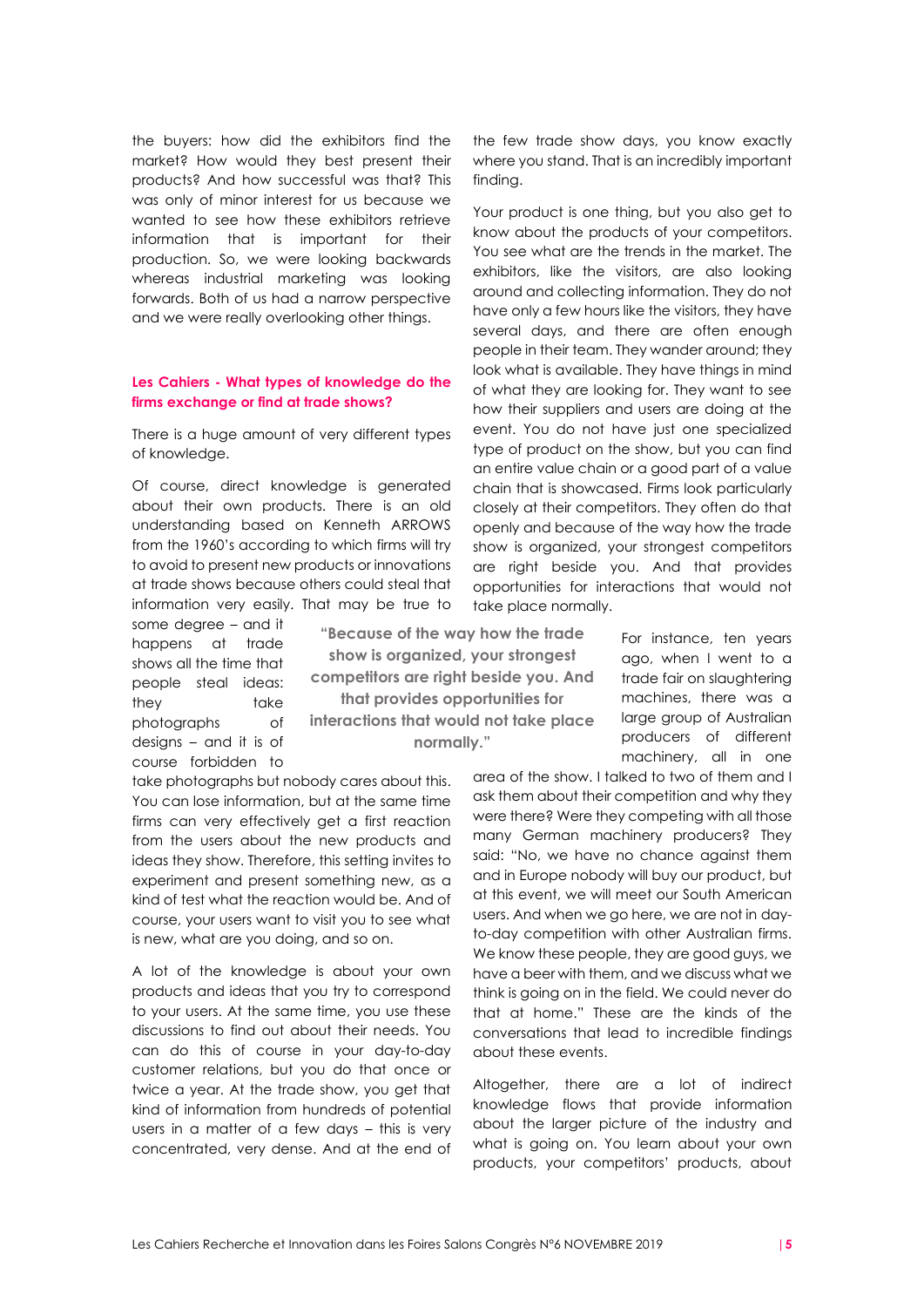the industry trends, not just about your own innovations, but also about those of your competitors.

There is a fantastic paper, published about two years ago, by Michel CALLON, who develops a very strong argument about that the need for and process of how exhibitors find buyers as well as how the buyers find exhibitors they can trade with. This need from both ends serves to create enormous knowledge spill-overs. At the trade show it is a very difficult situation where potentially thousands of exhibitors (sellers) test tens of thousands of visitors (buyers). And in order to make sense of this complex market

situation and come closer to a transaction or to future cooperation, firms at the event have to make very fast decisions and quickly narrow-down this enormous complexity to one-on**"In order to make sense of this complex market situation and come closer to a transaction or to future cooperation,** 

**firms at the event have to make very fast decisions and quickly narrow-down this enormous complexity to one-on-one relations where you can engage in more useful and specific interactions."**

one relations where you can engage in more useful and specific interactions.

Trade shows are unique places where you can have at an incredibly fast pace very many brief conversations, where you have enough opportunities to describe the product and the past of your product and its production, and to find out about the users and how they attempt to use the product in the future. So very quickly you try to solve who fits with your need, who does not fit, how can your products serve these purposes or not, or to what extent do have to be changed in the future. In this sorting process, people receive a lot of information about what is going on. There are tremendous spill-overs across the industry in these conversations. And when you finally succeed with those partners, then you create a direct link and potentially come to begin some partnership or you meet later again and have a transaction later on. That is absolutely fascinating.

#### **Les Cahiers - What are the links between your work and that one done by sociologists about interactions leading to innovation processes?**

I think there is a close relation. Actually, Mark GRANOVETTER's work drew me to looking at social relations and networks. One of my main books from the last twenty years has been strongly influenced by economic sociology; it is about the relational economy<sup>1</sup>: it suggests economic processes are always social processes. They contain social contents and durable relations. By engaging in better relations, firms can draw a lot of advantages: They can have faster access to knowledge;

> they find partners and markets easier and so on.

At these trade shows, firms do not just meet once. Of course, you meet a lot of different people, but you meet former partners also – over and over again.

Over time, something like trust relationships developed between individuals, and because these individuals are often important representatives for their firms, then also between the firms. So, this is more of a sociological study than one would expect.

#### **Les Cahiers – Do you know how is your work received by the professionals in the trade show business?**

To be honest, not that much. My collaborators, Francesca GOLFETTO and Diego RINALLO, and others from industrial marketing, have a closer link to trade show organizers than I do. My link to organizers of trade shows, congresses or conferences is a more limited, but I do have some links. For example, I have an interesting link with people at the Toronto convention centre. I attended ten or so events where I conducted interviews over several days each time, but it never came into my mind to contact the organizers. I learnt through Diego RINALLO and Francesca GOLFETTO that it is quite

BATHELT H., GLÜCKLER J., The Relational Economy: Geographies of Knowing and Learning, Oxford University Press, 2015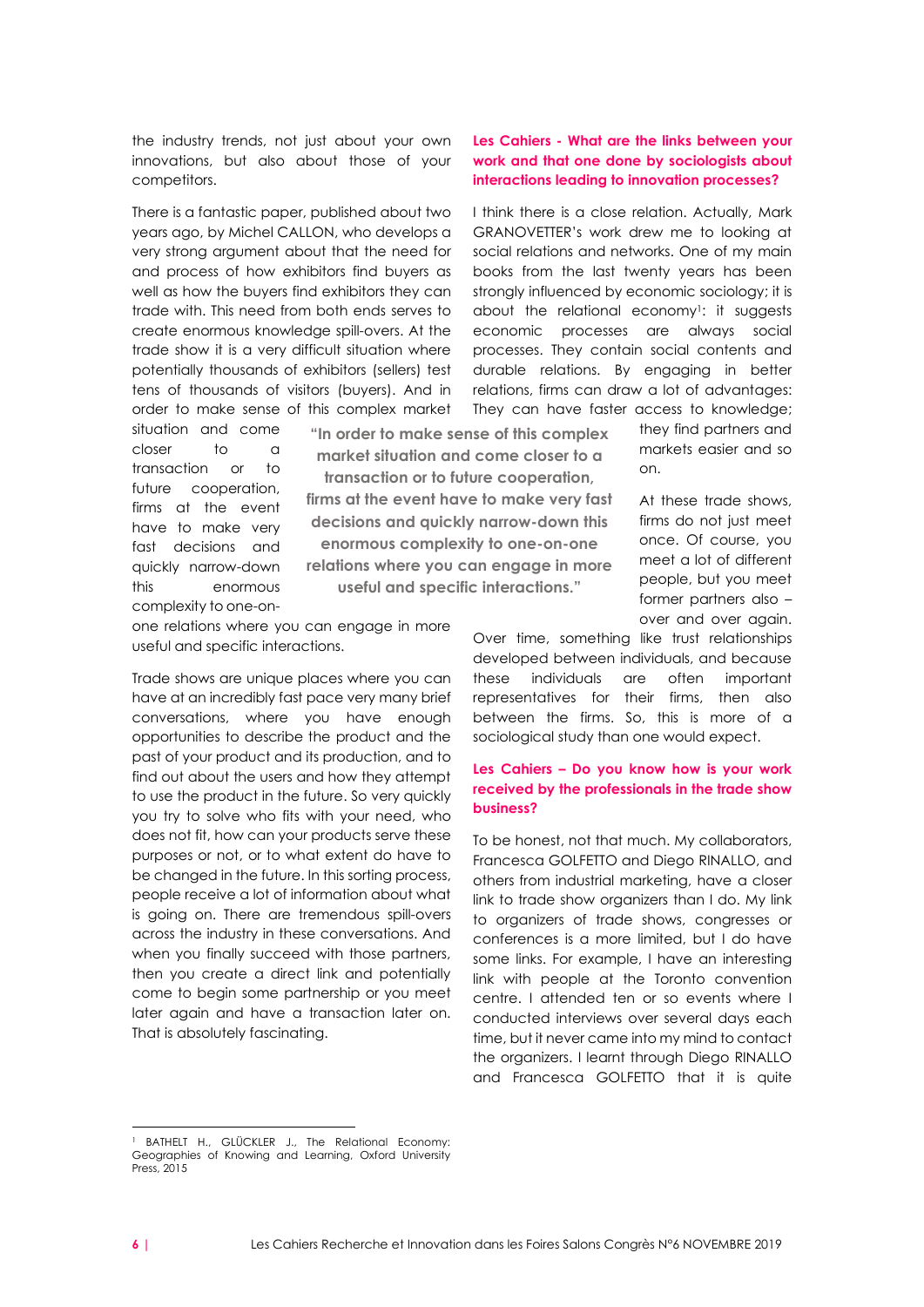important to do so to. Later in my research, I have done that as well.

But interestingly, the Toronto organizers came across my work through academics in Sydney, who I also do not know. They used my work as a basis to conduct a larger study of knowledge flows at the related events. The organizers were particularly interested in a knowledge perspective because they were looking for new arguments and different ways to portray such events.

Their original set of arguments was all valid: the advantages of cities hosting these events, the hospitality industry, what participants spend in the city, the industry that supports the trade business, and so on. But they realized that it would be really important to evaluate event in a broader way: focusing on the importance of knowledge flows created at these events. Colleagues in Sydney are still conducting a larger comparative study at a global scale. Overall, I now have a loose connection with Toronto convention centre. They send me materials, when they have plans, asking for some feedback, I shall do that. But this is the closest contact I have.

## **THE BOOK "TRADE SHOWS IN THE GLOBALIZING KNOWLEDGE ECONOMY"**

**Les Cahiers - The book you wrote with Francesca GOLFETTO and Diego RINALLO, "Trade shows in the globalizing Knowledge Economy", is the only book that provides a global overview about the trade show industry. And there is also a description of the main historical steps of trade fairs, what happened in the exhibition world since the 1970's, but above all this analysis is about the interactions and the role of conversations during such events. Each organizer should read it and will think differently, I think. The professionals do not speak so much about conversation in their strategy.** 

Firms, of course, can also talk and interact like we do through Skype. But the sense of the conversation, the experience and delight of conversation…-- You see body language, you really understand what people are talking about, you cannot hide anything, you have other people listening in and looking, you observe that and you observe their reactions - this incredible experience, and all the social clues that you receive, is just so rich. It is such an efficient way to very quickly draw conclusions, make sense of new developments, see how you can benefit from them and maybe see what you should be changing. Such changes may not be revolutionary, but you know on which



**Bathelt H., Golfetto F. and Rinallo D. (2014), Trade Shows in the Globalizing Knowledge Economy, Oxford: Oxford University Press.**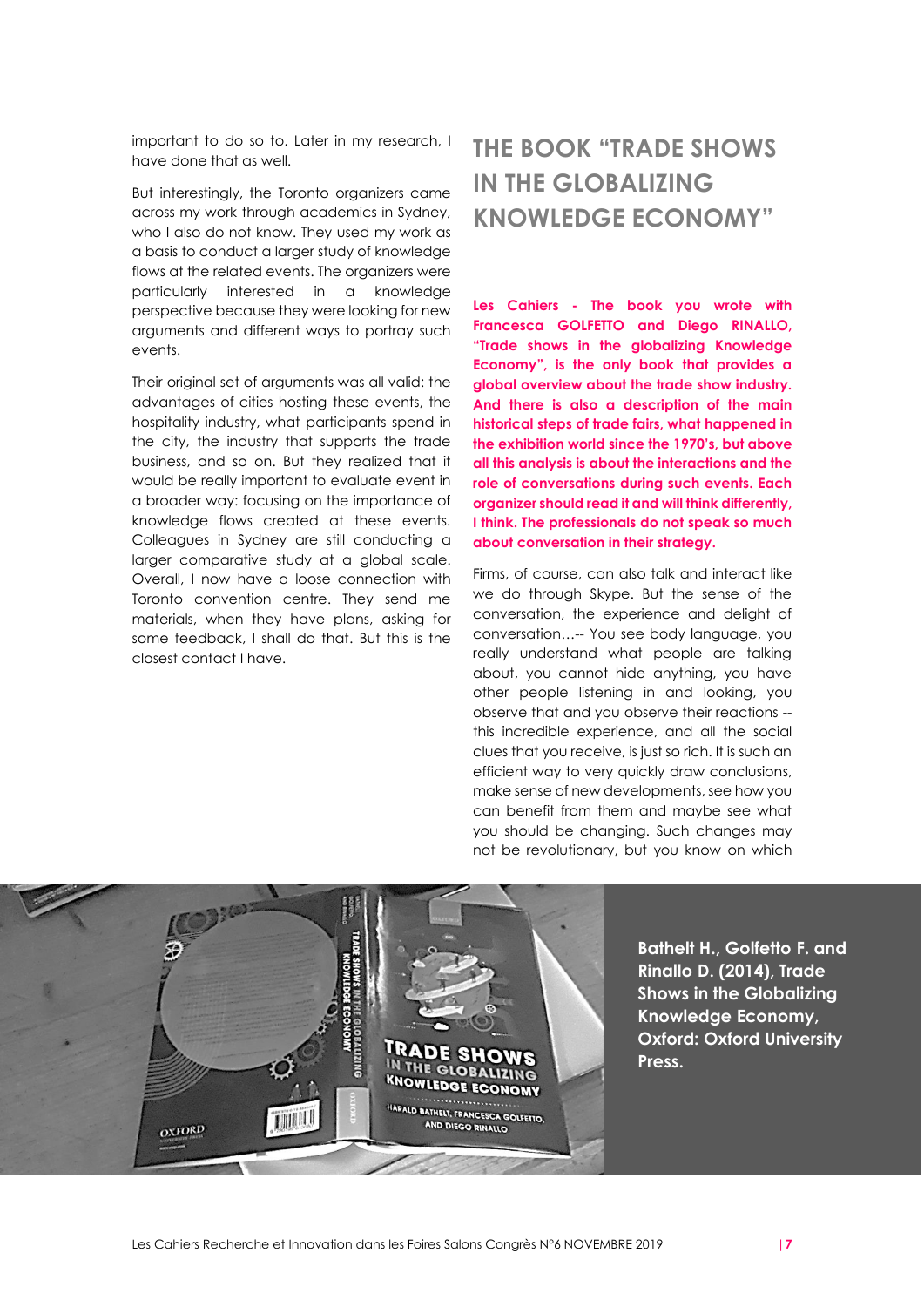path you are as a firm and in which direction you should be going.

There were many attempts, some years ago, to create virtual trade shows, but many of these websites do not exist anymore and not much has happened. It just cannot replace that real experience of a trade show. You have a question, you got the right answer right away. You do not have to wait, you do not have an answering machine that tells you to leave a message, you can get your answer directly, and you have an answer which you can evaluate because it comes with information from the person who gives it to you. You can see whether a person is really convinced about the issue or not. This is an incredibly effective way to make sense. When the trade show is in a designoriented industry, you see the new designs directly.

When it is about machinery, you may not see the tricks behind outside cover, but you see the set-up and you get an idea of what happens and talk to others who are also confronted with this novelty. It is quite

fantastic what you can learn. Diego RINALLO told me that he went regularly to the Milano trade shows on textiles and fibres. Visitors will physically inspect the new products and they secretly put the fibres in the mouth to try to get an idea of what materials are inside. So, you can get lot of clues that you can take away from there.

Even in a world that takes climate change very seriously, probably in a world also where you have populism and where trade is no longer expanding -- and possibly decreasing in the future -- trade shows will remain crucial, because essentially that is the way how you get new ideas that you do not have in your own locality.

**Les Cahiers – You speak in your book about the notion of pipelines. Professionals often have a clear vison of territories, but they do not think much about the "routes" between trade shows. Sociologists work on the relations between the** 

**participants from one trade show to another when they say to each other "see you there" or "see you next time", but professionals do not think a lot about that. They know how to reproduce a trade show from Germany in China but they do not really theorize on what is the routes that connect these events throughout the world. Pipelines is a better way to think about the relations between trade shows.**

There is some interesting work in industrial marketing on such issues. Diego RINALLO and Francesca GOLFETTO are at the lead of this work. They have looked at the trade show cycle, annual or biannual cycles. Individual organizers do not worry about that so much. What they worry about is of course the timing, when they set their event in relation to other events.

**"Climate change is real (…). But I think also knowledge flows will have to stay global and these events may become even more important, because they could be one of the few opportunities left for truly global exchanges."**

In history there were interesting clashes: for example, with the book fair in Germany. Originally, there was competition between the

Leipzig book fair and the Frankfurt book fair. At one point, Frankfurt was just a more open city and they put the date of the two events so close of each other that firms had to decide to go either here or there. And firms went to Frankfurt – this was basically the beginning of the end of Leipzig's book Fair, . There is often competition between organizers – even if not all organizers may notice this. We discuss numerous cases in our book. And sometimes organizers use strategies to try to push out their competitors, another trade show.

But I think also looking forward: Climate change is real threat and it seems we have not even started to get serious about what we need to do. So, I think we will see a lot more of local production, local flows in the future. But I think also knowledge flows will have to stay global and these events may become even more important, because they could be one of the few opportunities left for truly global exchanges. Individual firms will have fewer opportunities than they may have now: as a consequence of that there will have to be more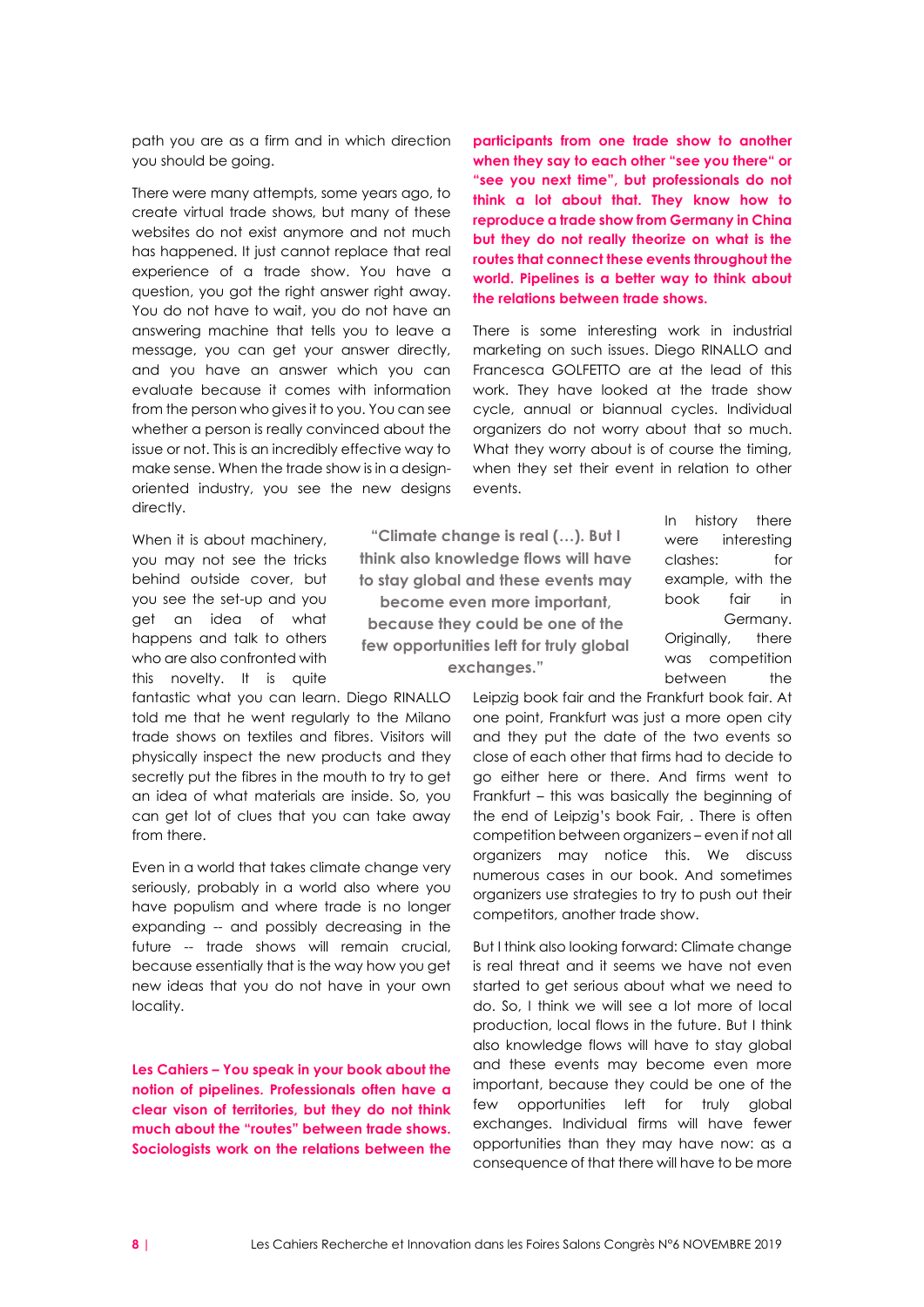planning on how these events fit with one another in the future. Maybe you will have very global events, but these big events will have to coordinated as they become less competitive, but more complementary.

The point is that especially when you want to learn about other markets and how things are being used differently, then you learn most about this when you go to a trade show in a different country or in a different continent. Exhibitors may have to be more mobile, while traveling less often, in going to events than visitors. But these are preliminary ideas: there needs to be some strategic thinking on how the future of that industry could look like.

## **CHINA**

#### **Les Cahiers - We could speak now about your work on Chinese trade shows. Today if we want to know more about what is happening in China, we can read your articles<sup>2</sup> which are among the few about it. What is your experience of Chinese trade shows?**

When I started to work on trade shows in China. I had already a research agenda about economic development in the country, particularly in the Shanghai region. I tried to read broadly about trade shows in other countries, in other

continents, and literature on Chinese trade shows was relatively poor and it seemed to be focused on the idea that trade

shows in the country are very old, outdated, ineffective events. They were planned but that organizers did not really know what they were doing and that attendees are not very pleased with it.

With this in mind. I went to a number of events and I conducted interviews in a similar way as I

did in Europe and in North America. I was shocked because these events were very modern, very well organized – not at all what I expected. They served similar functions, there were differences depending on the event that I looked at, but it is absolutely fascinating to look at the speed and the dynamics of that industry and events in China and how they changed.

Originally, large cities received a small trade show hall in China – centrally planned. And they had all the same style, the same Russian architecture. They all looked the same, nice small buildings, and the idea was to show off that China was able to accomplish industrial development. But with the opening policy in China, and the experience of the Canton Fair – the Canton Fair has been so central to the development of the trade show business and international trade in China -- and since Chinese cites and the economy grew so fast, very quickly trade shows and exhibition centres were established in many cities, and one bigger than the other.

The new exhibition centres in Shanghai are incredible. They first established the new Shanghai exhibition centre in Pudong, which is, maybe not quite as big, as Frankfurt. It is a big area made up of different halls<sup>3</sup> but, just few years later, they started building another centre at the inner-city airport Hongqiao<sup>4</sup> . That is by far the largest centre, twice as big as Pudong, unless China is building some other even larger centre elsewhere right now.

> The organizers filled these centres with a large number of events. There are many international events because international

firms interested in accessing the Chinese market and presenting their products to Chinese customers. There is an incredible dynamic, with a lot of learning going on.

Sometimes you find even that Chinese firms try to make use of these events quite systematically. They go around with

**"It is absolutely fascinating to look at the speed and the dynamics of that industry and events in China and how they changed."**

<sup>2</sup> In the media, the Trade Faire International Magazine is probably the most attentive to the China exhibition market: http://www.trade-fairs-international.com/tfi- $An/$ 

<sup>3</sup> 200 000 m² indoor, Shanghai New International Exhibition Centre, www.sniec.net

<sup>4</sup> Shanghai National Exhibition & Convention Centre (necc), 400 000 m² indoor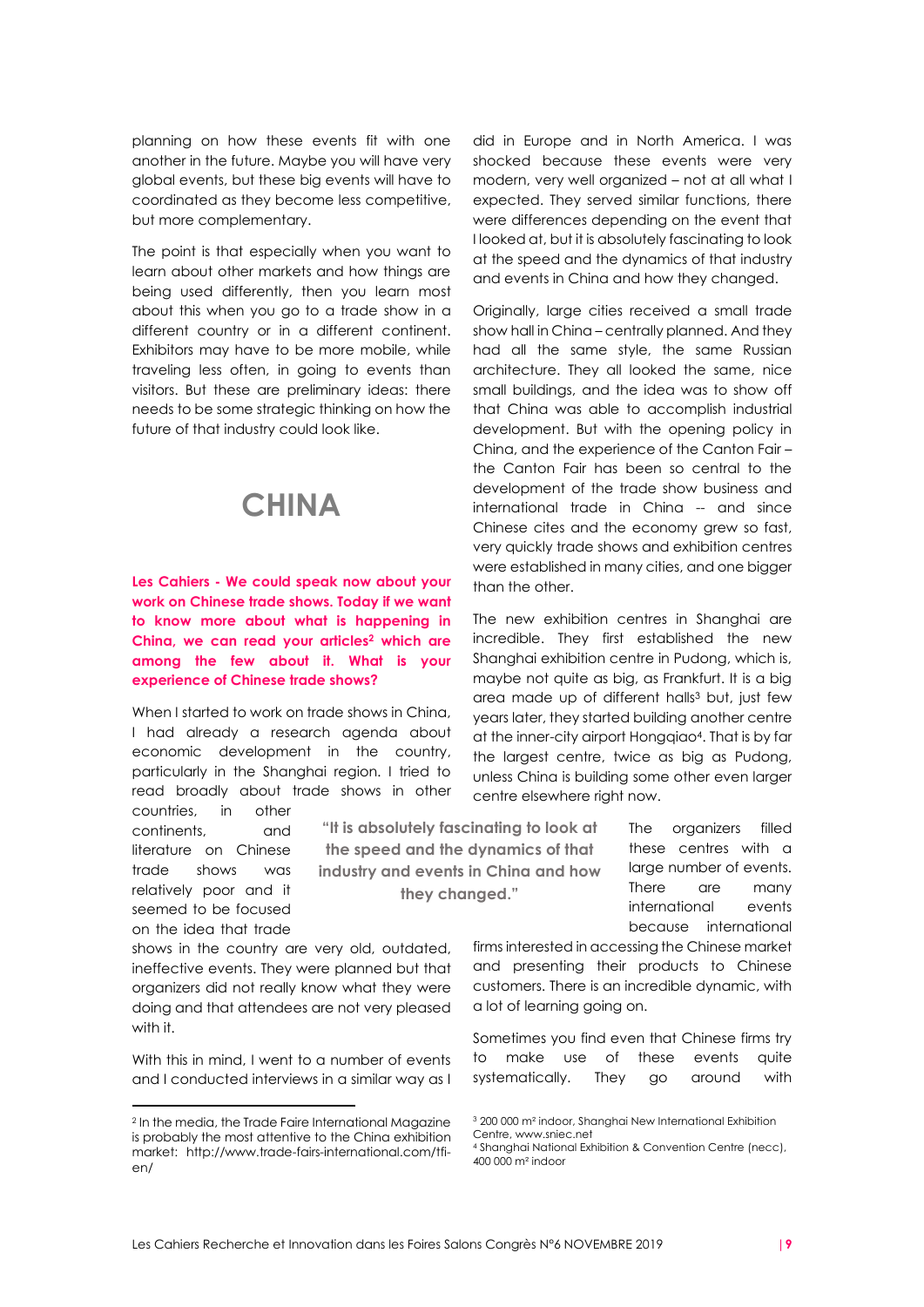questionnaires, for example, to all their suppliers who also attend the event and acquire information. I have not heard in a trade show, let's say in US or in Germany, that this happens. Other learning processes are similar to those that you would also see at the trade shows in Germany.

I aimed at one point several years, when I had explored Chinese events, to more systematically look at differences between countries. There are differences between events, but you have to look very closely. If you just go in and look around, of course, everything is similar. There are the exhibitors, there are the visitors, there are similar conversations. But when you look at the scope of products and the innovativeness and the type of interactions that take place, you find differences.

But to go one step further, we wanted to understand systematic differences of how trade shows operate in different countries. So, I looked particularly at the Asia-Pacific region with my Shanghai collaborators and friends. We organized a workshop in Shanghai with about 30 academics, all invited, from different

> **"It was fascinating to recognize that there is not only the story of the individual event but that the events are linked to different political economies and support a country's global positioning overall."**

countries in Asia, Europe and North America, all trade show researchers, no audience, except for the president of one trade fair association – UFI -- who happened to be a Chinese and was in Shanghai at that time.

We looked at the trade show business in Japan, Korea, Taiwan, China, Australia, and we discussed events in these countries and underlying politics. What we found is that obviously it depends always on the industry that we looked at and that we compared. But beyond that what is really interesting is that the development stage of the national economy, the national policy agenda had a huge impact of how trade shows developed, how they were utilized for developmental goals and what role they played in the economy.

In Taiwan for instance, the national challenge was to generate close international linkages to have a strong base for economic development

in a situation where the country was threatened by China. Thus, trade shows became a very important instrument to kind of show the independence and the strength of Taiwan as a country and its economy. In Korea, it was very much about creating export markets and enabling small and medium sized firms to also internationalize. In China, these events were drivers of industrialization in the country. And in Japan, these events helped to create networks between firms. Here, these events were very much used to create networks within Japan to strengthen industry collaboration. It was fascinating to recognize that there is not only the story of the individual event but that they are linked to different political economies and support a country's global positioning overall.

#### **Les Cahiers - What have Chinese people understood about trade shows that Europeans have forgotten?**

I have a great story that gives some hints: it is just a case, how fast a country and its firms develop. The most fascinating event that I have been to

> in the past twenty years has been the Canton Fair in southern China, because it is a mythical event. If you would be able to find a person from Europe or North America who was a representative of a

European or North American firm at the Canton Fair in the 1970s, you could get truly fascinating insights. I wish I would know such a person and could conduct an interview, because at that time China was a closed economy.

There was only an extremely small limited number of visitors and hardly anybody was allowed to get in. However, the Canton fair was officially pushed because it was successful and broad, and it was used as a testing ground to define the institutional basis for creating a trade fair industry in the country. And it was an important way of how foreign firms were brought to China.

So, I believe in mid-1970s, the Canton Fair was responsible for almost 50% of Chinese exports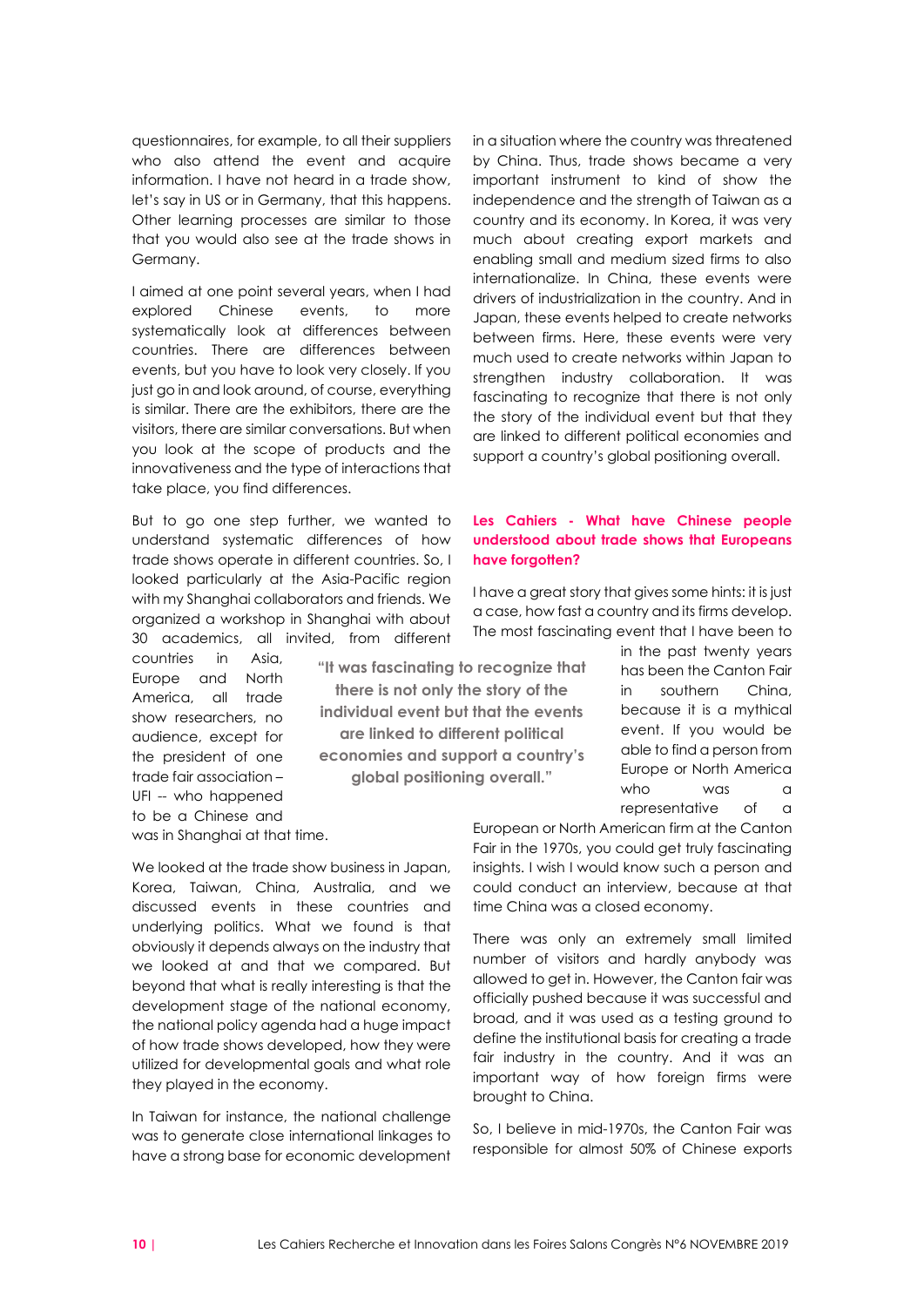overall – that is gigantic. It has grown much bigger since then in absolute numbers: I assume it is the largest trade fair in the world, twice a year, with roughly 200 000 visitors, 25 000 exhibitors, over a period of 3 weeks. There is a huge exhibition centre, exclusively built for this event. In former times,

this is where businessmen would go get to know anything about China and its economy. Since the country was basically closed, this must have

**"It was an incredible attempt to get away from one-off sales routines with all their uncertainties and instead creating a close relationship that leads to longer-term market linkages and productions relations."**

been an incredible experience to understand how people were thinking and what was going on.

When I went, I wanted to see how the event had changed. And my expectation was to find a real market, like a neoclassical market, with negotiations about prices and products being sold at a massive scale – with little complex learning. So, I went with one student from Shanghai, Yiwen ZHU, who is now professor in Shanghai, to do this research on the link between trade shows, markets and production activity. A second student, who came with me, Pengfei LI, is now a scholar at HEC Montreal. He is also Chinese and we work closely together on China-Canada business linkages. We conducted interviews in Chinese, German and English, trying to investigate the market linkages at these events.

And what we found was completely surprising. We expected a lot of anonymous one-off market exchanges, but only in a minority of firms that we interviewed said that this played a role. In this event, you have to keep in mind that you basically have Chinese exhibitors, with few exceptions, and only foreign buyers. You have one hundred percent foreign buyers, even if many of those are ethnic Chinese -- they represent foreign firms. It sounds like a gigantic export market. What we found is that Chinese exhibitors used very smart strategies to find buyers, but not only to sell their products, but to engage them in longer-term relationship and longer-term linkages.

Let me give you one example because I have never seen anything like this on a trade show in Europe -- maybe just because I have not heard

this, but this is really smart. We only observed this by accident and we only noticed after the trade show what had happened. We later called the firm and also identified another case. But with such successful practice, you can imagine that multiplies very quickly.

textile and shoe firm and we observed how they were dealing with buyers who came by and looked at the exhibits. They would show their products, the

What we saw was a

buyers had questions, they wanted to see all the shoes that were there. They had a large variety of designs. The buyers wanted to make sure that this firm was not trader, but a producer. In the earlier events, there were a lot of traders who were representing producers and a lot of problems resulted from this, because they were making promised and gave product descriptions, but these did not fulfil the expectations they had created.

The buyers were not really interested in these products but they wanted to judge the capability of the firm. They had their own product designs they wanted to have produced, so they just wanted to see whether the exhibitor was able to produce such products and to customize what production according to specific wishes. So, they would chat a bit and the exhibitor would say: "Well, we will try, we will talk to our production and we will get back to you and let you know what we can do and how we can plan this." At home, at the production plant, everybody was prepared and waiting. The production plant was ready to work through the entire night. So at night, they came with designs; with changes, with adjustments, took photographs, prepare a document of how they would do this, and send this back to the exhibitor at Canton Fair, and the exhibitor would send it by email to the buyer from the day before. And before that person would get up the next morning and have breakfast, they would have an answer and would be ready to come back during the day.

It was an enormous commitment by the exhibitor with the intention to create a longerterm link. This would not lead to immediate sales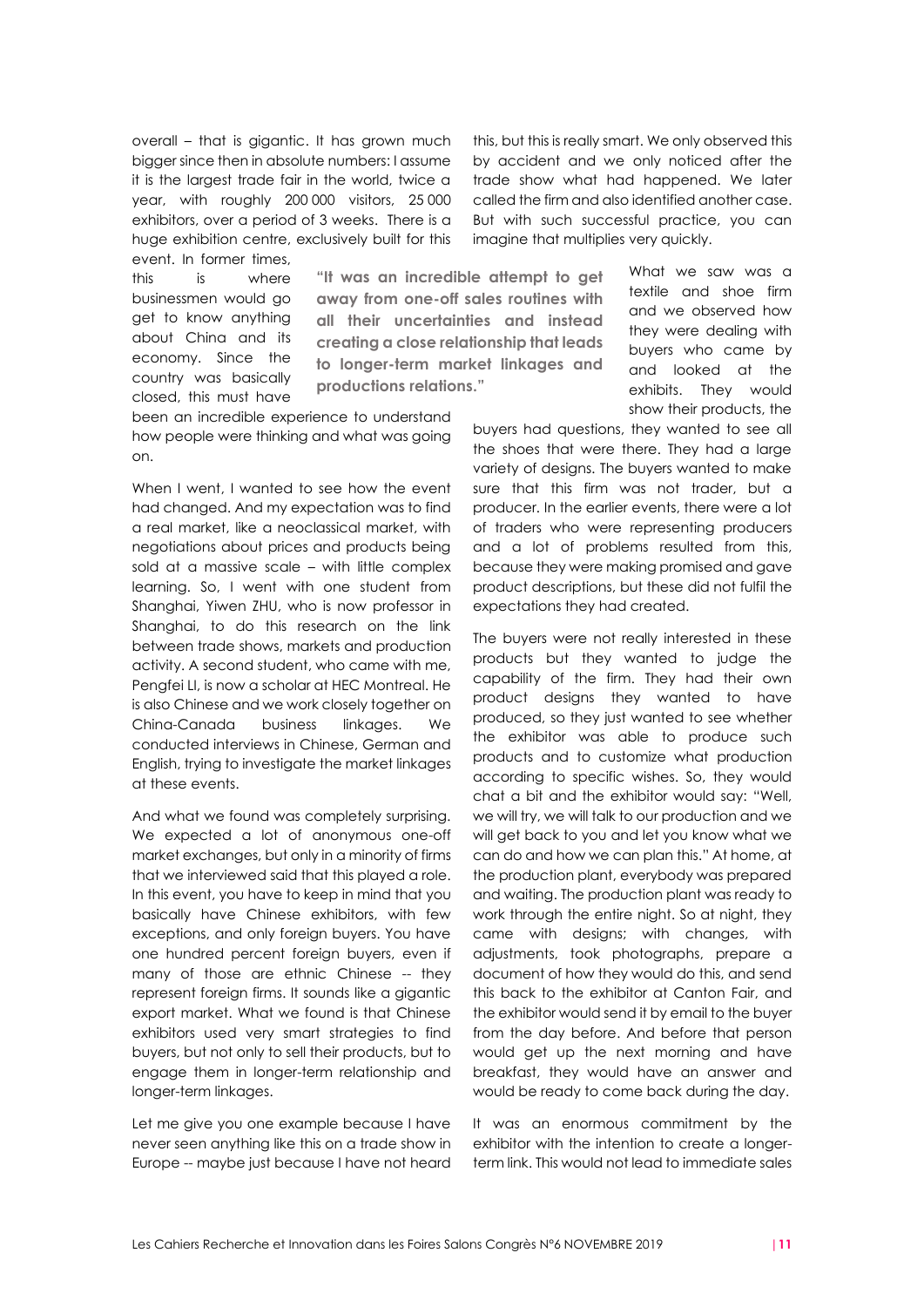during the event. The buyers want to make sure that the exhibitors, the producers, would really be able to do this. They wanted to see the production plant. They would set up a date and go and visit the production plant sometimes later, and then they would start really negotiations. So, it was not an anonymous transaction, but created linkages over the next two years or so in production. It was an incredible attempt to get away from one-off sales routines with all their uncertainties and instead creating a close relationship that leads to longer-term market linkages and productions relations.

#### **Les Cahiers- A last question, how can you engage more researchers to work on trade shows?**

This is a good question. There is a real need for empirical works. I have done some studies but it is often with small samples, individual events, so these needs have a broader basis to become more robust in terms of the findings and to also have a better conceptualization and understanding of these events. Because, as always, when you have more and better empirical results, you have to revise and improve your understandings. The entire industry is very dynamic, especially with the shifts in global trade that we are witnessing and in the future with climate change. I have to convince people to do some research but I am not a prophet.

#### **Les Cahiers- I am astonished that such a little industry is so important and how politics forgot how important it is and to not pay more attention to trade shows.**

This is true – many politicians do not realize the importance of certain trade shows and exhibition place. In many industries, when you look at industrial production, when you take a closer look, there are may be one or two or few more places of exhibition activity in the world and without these two places functioning, many things in the industry, the development of new technologies and the transfer of ideas would simply not be possible. Trade shows, there role is actually incredible: you can easily overlook them as only last a few days, but these events are the glue of entire industries ■

#### **Contact: [harald.bathelt@utoronto.ca](mailto:harald.bathelt@utoronto.ca)**

#### **Brief bibliography**

*A lot of Harald Bathelt's work and collaborations are easily accessible through [www.spaces-online.com](http://www.spaces-online.com/) and o[n http://www.harald-bathelt.com/](http://www.harald-bathelt.com/)*

Bathelt, H. (2011), 'International trade fairs and world cities: Temporary vs. permanent clusters', in Taylor, P., Derudder, B., Hoyler, M. and Witlox, F. (eds), International Handbook of Globalization and World Cities, Cheltenham, Northampton, MA: Edward Elgar, 177-188.

Bathelt, H. (2017), 'Trade fairs and innovation', in Bathelt, H., Cohendet, P., Henn, S. and Simon, L. (eds), The Elgar Companion to Innovation and Knowledge Creation, Cheltenham, Northampton, MA: Edward Elgar, 509-521.

Bathelt, H. (2019), Theorizing Temporary Proximity, Temporary Clusters and Temporary Markets, SPACES online, 2019-01. Toronto, Heidelberg: [www.spaces](http://www.spaces-online.com/)[online.com.](http://www.spaces-online.com/) 

Bathelt, H. and Gibson, R. (2015), 'Learning in "organized anarchies": The nature of technological search processes and knowledge flows at international trade fairs', Regional Studies, 49, 985- 1002.

Bathelt H., Golfetto F. and Rinallo D. (2014), Trade Shows in the Globalizing Knowledge Economy, Oxford: Oxford University Press.

Bathelt, H., Li, P. and Zhu, Y.-W. (2017), 'Geographies of temporary markets: An anatomy of the Canton Fair', European Planning Studies, 25, 1497-1515.

Bathelt, H., Malmberg, A. and Maskell, P. (2004), 'Clusters and knowledge: Local buzz, global pipelines and the process of knowledge creation', Progress in Human Geography, 28, 31-56.

Bathelt, H. and Schuldt, N. (2010), 'International trade fairs and global buzz - Part I: Ecology of global buzz', European Planning Studies, 18, 1957-1974.

Bathelt, H. and Turi, P. (2011), 'Local, global and virtual buzz: The importance of face-toface contact and possibilities to go beyond', Geoforum, 42, 520-529

BATHELT H., GLÜCKLER J., The Relational Economy: Geographies of Knowing and Learning, Oxford University Press, 2015

Li, P. (2015), 'Temporary clustering in developing economies: Trade fairs in South and Southeast Asia', in Bathelt, H. and Zeng, G. (eds), Temporary Knowledge Ecologies: The Rise and Evolution of Trade Fairs in the Asia-Pacific Region, Cheltenham, Northampton, MA: Edward Elgar, 93-112.

Li, P. and Bathelt, H. (2017), 'From temporary market to temporary cluster: Evolution of the Canton Fair', Area Development and Policy, 2, 154-172.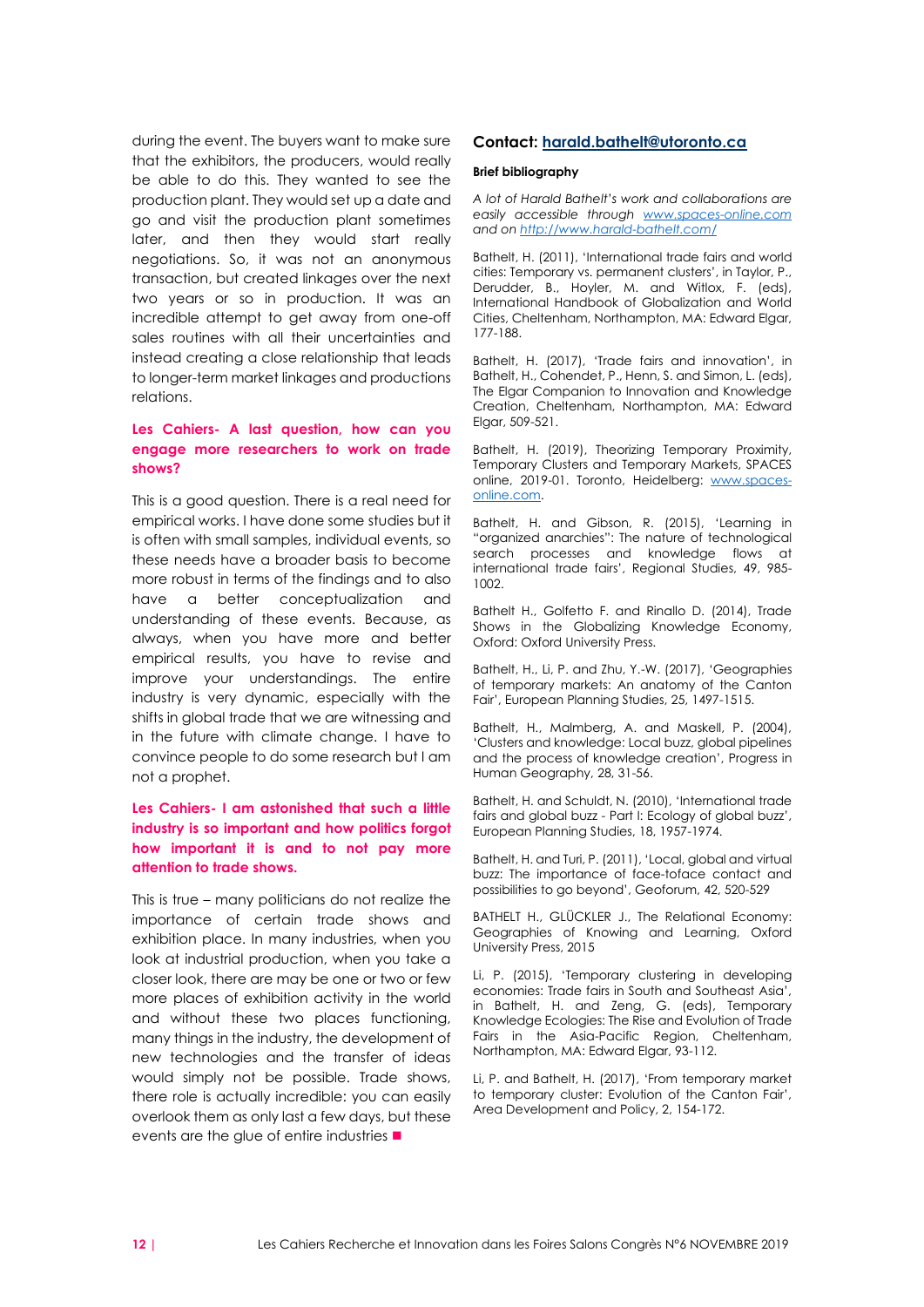## **Exposer la Recherche, une innovation majeure dans les Foires et Salons**

**Imaginons concrètement, à l'instar de l'objectif des 3% de PIB dédiés à la R&D de l'Union Européenne, un objectif de 3% des surfaces nettes d'exposition des Foires et Salons dédiés à la Recherche**

#### **Résumé**

*La pertinence des Foires et Salons repose en grande partie sur leur exposition de l'innovation. L'innovation n'existe pas sans recherche, mais la recherche, elle, n'est que faiblement exposée. Un levier majeur d'innovation dans les Foires et Salons serait d'« exposer la recherche ». Il faudra pour cela convaincre aussi bien les organisateurs que les chercheurs eux-mêmes. Les Foires et Salons offrent une très vaste palette d'opportunités de réseaux pour la Recherche avec les mondes économiques et sociaux. Face à des logiques industrielles ou de société de plus en plus complexes, l'exposition permet d'identifier les meilleures positions pour la Recherche pour entrer en relation avec ses zones cibles de transferts technologiques et pour développer ses propres activités. Les acteurs de la Recherche peuvent y pratiquer des modes d'ouverture dans leur communication qu'ils éprouvent déjà sur d'autres terrains : intégration des publics et de leurs usage, théâtralisation de la science, déplacement vers l'aval des chaînes de valeur industrielle. La Recherche peut se placer en position* 

*d'échanges et d'offre : ses propres contenus, ses chercheurs, ses réseaux, ses ancrages territoriaux, la culture scientifique elle-même et ses fonctions dans les régulations de notre société de la Connaissance. L'exposition peut aussi devenir un laboratoire de recherche, un dispositif de recherche, sur les usages, les méthodes, la réception de résultats scientifiques par la société. Une des points de blocage de l'exposition scientifique est la défense de la propriété intellectuelle. Celle-ci doit être au cœur des dispositifs des foires et salons. Cette protection du capital immatériel de la Recherche replace aussi le rôle de la Recherche dans le jeu de la compétition mondiale et des mécanismes de rapports de forces. Exposer la Recherche, s'exposer comme Recherche, deviennent outil de soft power. Nous ne sommes pas à n'importe quel moment, mais à celui d'une Société de la Connaissance en devenir dans laquelle les Foires et Salons jouent un rôle crucial à la fois d'expression de cette société et de mécanique de son développement. La Recherche n'a pas sa place légitime dans cette société si elle n'est pas dans la géographie mondiale et la machinerie des manifestations. Ces dernières*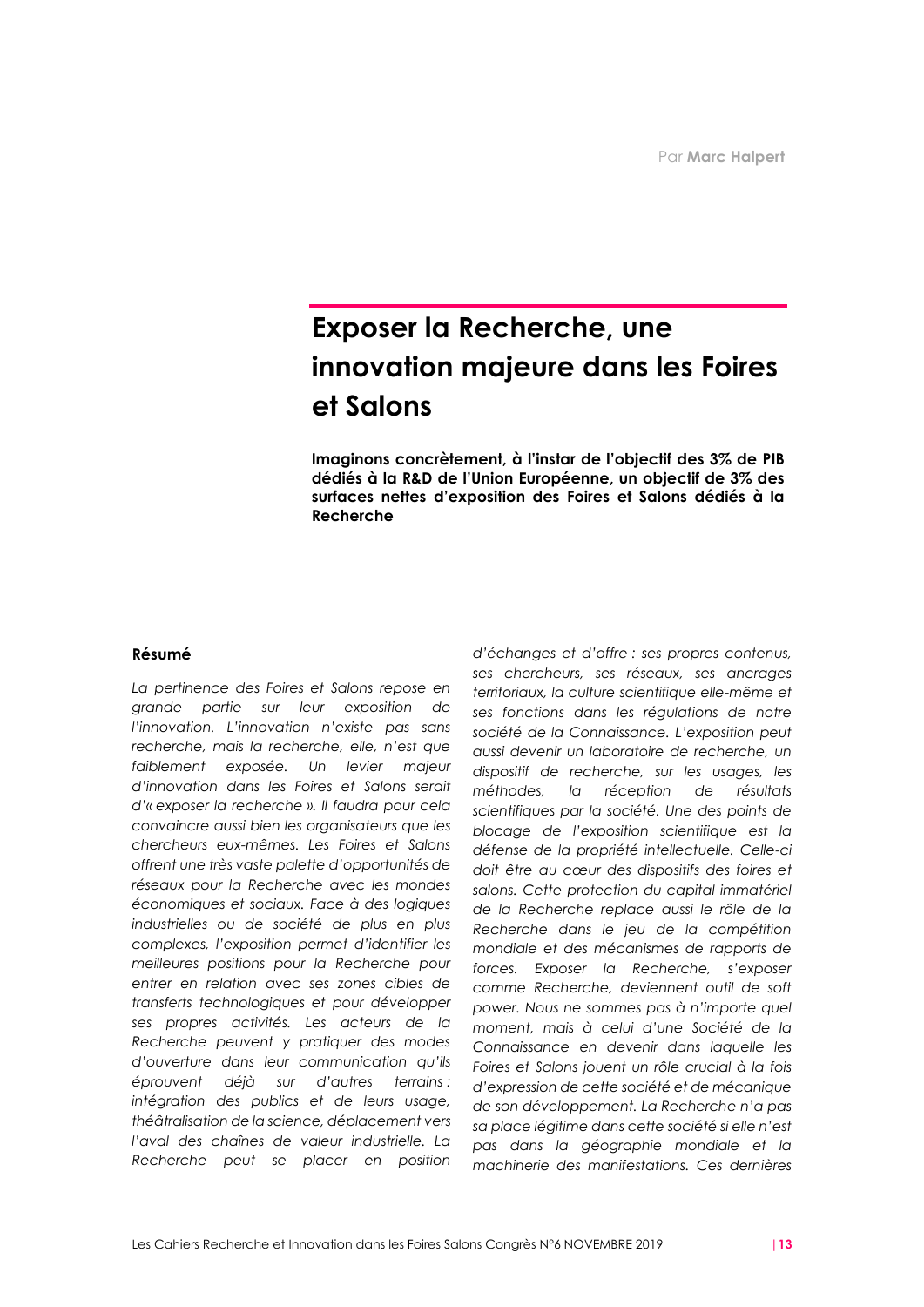*ratent leur modernité et leur pertinence à ne pas être lieux majeurs de la culture et de la production scientifique. Imaginons concrètement, à l'instar de l'objectif des 3% de PIB dédiés à la R&D de l'UE un objectif de 3% des surfaces nettes d'exposition dédiés à la Recherche.*

#### **Sommaire**

- *1. Réseaux et rencontres des publics professionnels et Grand Public*
- *2. Trouver la place de la recherche dans le complexe des filières*
- *3. La science OPEN, les modes d'exposition*
- *4. La recherche sur place*
- *5. La propriété intellectuelle, soft power et réalité de la compétition mondiale. Conclusion*

L'innovation n'est pas la recherche. Mais l'innovation n'existe pas sans recherche. Une très grande part de l'attractivité des Foires et Salons repose sur l'innovation qui y est exposée, et cela est particulièrement vrai des grands salons internationaux professionnels. Nous allons nous concentrer ici sur les articulations entre la Recherche et les Foires et Salons, en mettant de côté les Congrès, directement liés par nature à la constitution et au développement de la Recherche. La recherche en tant que telle est incomparablement moins présente donc que l'innovation, et encore moins pour elle-même, c'est-à-dire sans lien direct avec l'évocation de ses résultats en matière d'innovation<sup>1</sup>. Cette faible présence n'est pas du seul fait des

organisateurs de Foires et Salons. La Recherche elle-même, qui sait pourtant communiquer, ne se précipite pas dans les foires et salons.

Est-ce que cela ne serait pas extrêmement innovant que demain la Recherche - les laboratoires de la recherche publique, les grands organismes de recherche, les universités et écoles, outre la R&D déjà intégrée dans les entreprises et industries - ait une place prioritaire dans les Foires et Salons ? Innover dans l'exposition serait alors exposer la Recherche (et non pas seulement l'innovation).

Ne serait-il pas aujourd'hui décisif que dans une filière dominée par l'exposition de l'innovation, la Recherche, pour une bonne part origine des innovations, entre dans la structuration même de ces manifestations ? Et plus loin encore, ne faudrait-il pas que cette Recherche puisse exister pour ses propres enjeux de recherche, et non pas seulement comme moteur, moyen d'innovation, plutôt au plus près des premiers soucis de recherche et d'avancées des chercheurs et de leurs laboratoires ?

Mais pour quoi faire ? s'interrogera sans doute une bonne part des organisateurs ET des chercheurs. Une innovation n'est telle que si elle rencontre son public : donner sa place à la Recherche dans les manifestations ne sera une proposition innovante que si elle rencontre son public, c'est-à-dire les organisateurs, les acteurs de la Recherche, leurs interlocuteurs respectifs (qu'ils soient parmi les exposants, filières, territoire, politique, ou les visiteurs, professionnels ou grand public).

Il nous faudra aussi dessiner ce que cela peut bien vouloir dire « exposer la recherche », et cela sans se rabattre sur les innovations que

<sup>&</sup>lt;sup>1</sup> Un récent forum de l'AUMA, fédération allemande des foires et salons, s'intitulait « Messen als Innovationsplattform-Science to Business » 1 , (nous traduisons) : « Les Foires et Salons comme plateforme d'innovation : de la Science au Business ») -Technische Universität de Berlin, durant le Global Exhibitions Day du 7 juin- : une part était réservée aux enjeux de la Recherche pour elle-même à être présente sur les Foires et Salons, même si le thème de l'innovation a pris le pas. Estce un signe ? Nous citons un extrait de la présentation faite sur le site de l'AUMA : « Wie können die Kontakte zwischen Forschungseinrichtungen und Unternehmen auf Messen intensiviert werden und welche Rolle spielen dabei die Messeveranstalter? Diese Frage stand im Mittelpunkt des FachForums Messen als Innovationsplattform – Science to Business, das der AUMA anlässlich des Global Exhibitions Day am 7. Juni 2017 gemeinsam mit dem MesseArbeitskreis Wissenschaft veranstaltet hat. » *Comment peuvent être intensifiés les contacts entre les institutions de recherche et les* 

*entreprises et quel rôle peuvent y jouer les organisateurs de Foires et Salons ? Cette question se tenait au cœur du Forum dédié au sujet ' Foires et Salons comme plateforme d'innovation : de la Science au Business' que l'AUMA a organisé avec l'Association MAK (Club des Foires et Salons sur la Science), lors du Global Exhibition Day du 7 juin 2017*. (nous traduisons)

**[http://www.auma.de/de/auma/events/fachforen/seiten/sci](http://www.auma.de/de/auma/events/fachforen/seiten/science-to-business-2017.aspx) [ence-to-business-2017.aspx](http://www.auma.de/de/auma/events/fachforen/seiten/science-to-business-2017.aspx)**. Voir aussi le lien qui décrit le Max Planck Tunnel de l'Institut Max Planck décrit par le Dr Steiner lors de cette journée de l'AUMA : <https://www.mpg.de/sciencetunnel>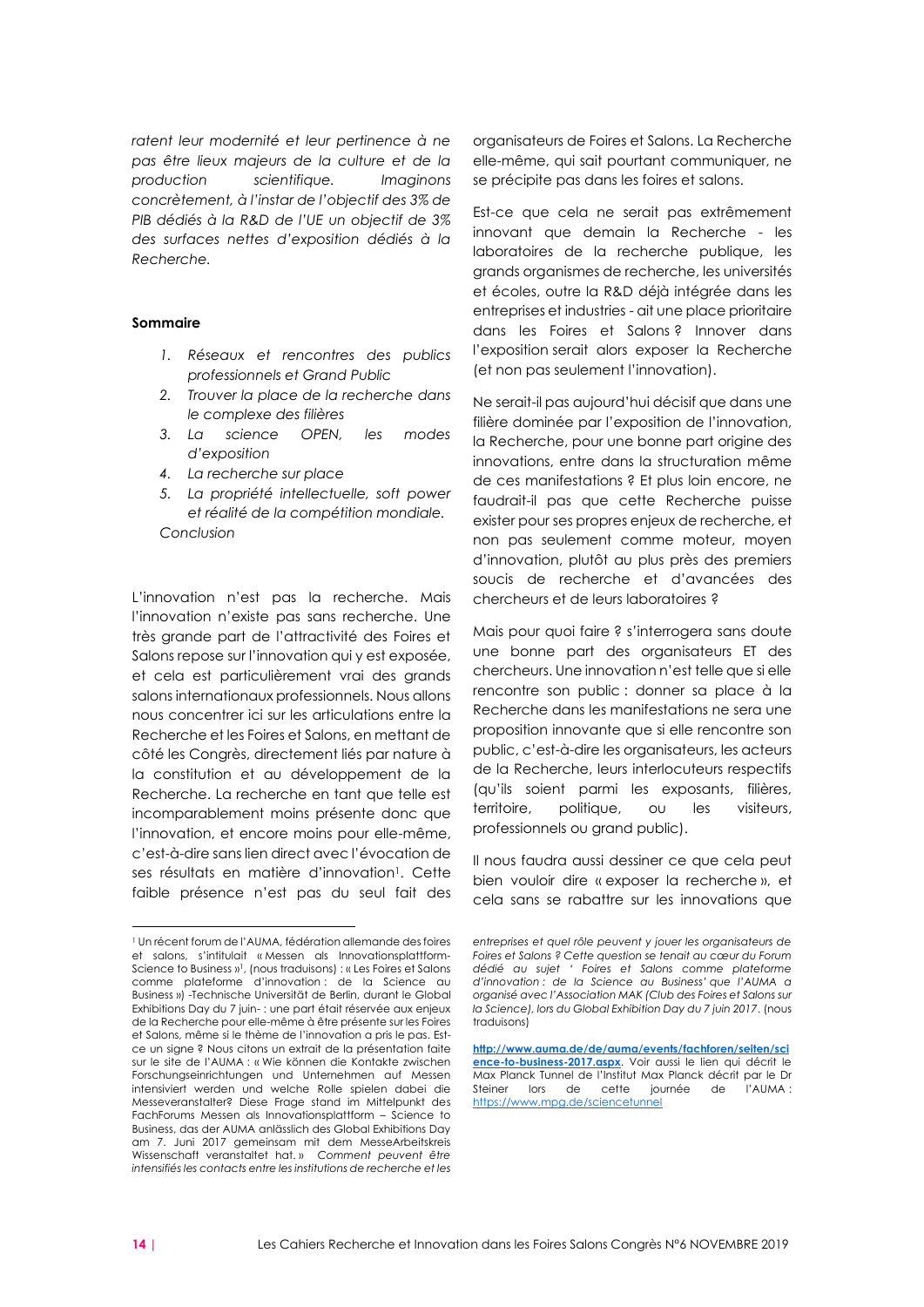cette dernière produit. Il nous faudra aussi nous dire en quoi cela est stratégique et peut produire une vision, une image-clef pour les Foires et Salons, pour la Recherche elle-même et leurs propres missions à tous dans notre Société et Economie de la Connaissance. Que cela signifierait-il que la Recherche prenne maintenant une place remarquable dans les Foires et Salons du monde ? Cette question prend déjà des couleurs variables si s'ajoutent au terme générique de la Recherche, ceux des pays d'origine, des disciplines particulières, de laboratoire x ou y. La question concerne aussi bien les avancées planétaires de la Connaissance que les compétitions entre les nations, les disciplines scientifiques, les croisements des deux, puis la queue immense de la comète des rapports de forces dans l'économie et la société planétaires.

Mettons, avant de partir, quelques arguments dans notre besace :

i) **Les « choses » exposée dans un salon ne sont pas des objets définitifs,** elles appartiennent à un monde en procès. Elles entrent dans un process, celui de leur apparition, et plus profondément celui de leur fabrication, comme si elles avaient été produites sur la manifestation. Ce « comme

si » est imaginaire, il est parfois très réel quand l'artisan sur son stand continue à travailler ses œuvres et montre l'acte de création des objets exposés. La manifestation devient une terre d'origine. Un

**« La Recherche a de plus en plus besoin de s'ouvrir aux mondes industriels et aux marchés pour ses financements et ses débouchés et à la Société civile pour répondre aux multiples articulations Science-Société (…) »**

des grands enjeux des salons est de savoir montrer toute la logique et la dynamique de l'Industrie qui l'utilise. Un Salon, un « Trade Show », l'exposition qu'il signifie, la monstration qu'il construit, est une « mise en devenir » du monde qui s'expose. Le process de l'innovation, qui inclut la phase de recherche, a en quelque sorte eu lieu SUR la manifestation. La recherche appartient au geste de création. Mettre en devenir l'innovation implique fondamentalement l'exposition de la recherche.

- ii) **Raisonnons en « business man » : comment ne pas investir dans la recherche et dans son développement, si elle est à la base des atouts des salons que j'organise ?** Cela dépend certes avant tout de la stratégie de chaque industrie, mais l'organisateur de manifestation, à un moment où les salons sont de plus en plus des mécanismes de configuration des filières, de régulation de leurs mécanismes, de défragmentation d'une communauté, ne doit-il pas jouer sa part dans l'effort de valorisation de la recherche, en particulier dans un monde extrêmement compétitif, pour se conserver et se développer, plus largement pour accomplir ses missions – rentables, s'il faut le dire - auprès des filières ou champs d'activité servis ?
- iii) **Continuons à être sous l'influence du pragmatisme des affaires : les chercheurs, leurs laboratoires, les associations et organismes de recherche sont bien des cibles de développement commercial (les congrès), des intermédiaires vers des mondes cibles économiques ou politiques sur chaque territoire**. Ce ne sont pas seulement des producteurs d'un monde éthéré et abscons bien loin de mes terres

concrètes et mouvementées de business et de retour sur investissement. Disons-nous d'abord que l'audace et le goût de l'entreprise au sens large existent aussi bien chez les organisateurs que

chez les chercheurs. Ensuite et très concrètement, ces derniers, avec leurs organismes, sont des acteurs clefs des écosystèmes, des processus de décisions, des opinions, qui déterminent un part de l'activité des foires et salons,

iv) **La Recherche a de plus en plus besoin de s'ouvrir aux mondes industriels et aux marchés pour ses financements et ses débouchés et à la Société civile pour répondre aux multiples articulations Science-Société, parfois malentendues,**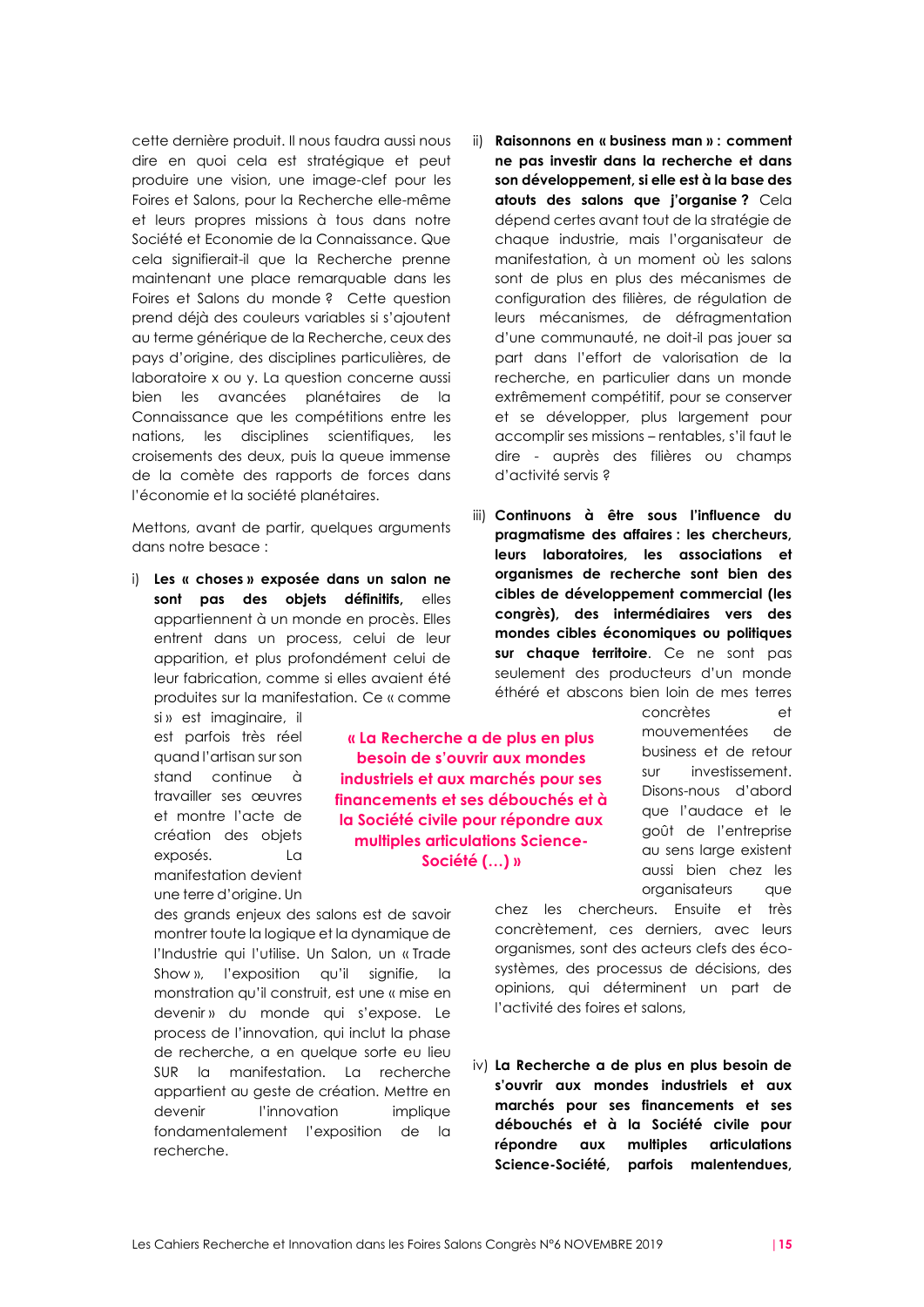**parfois fascinantes, et pour tenir sa place dans les désirs des nouvelles générations.** L'intégration des usages devient aussi une

part déterminante des données de recherche. Et que serait le monde et l'humanité sans Culture scientifique ?

### **Exposer la Recherche,** une innovation majeure

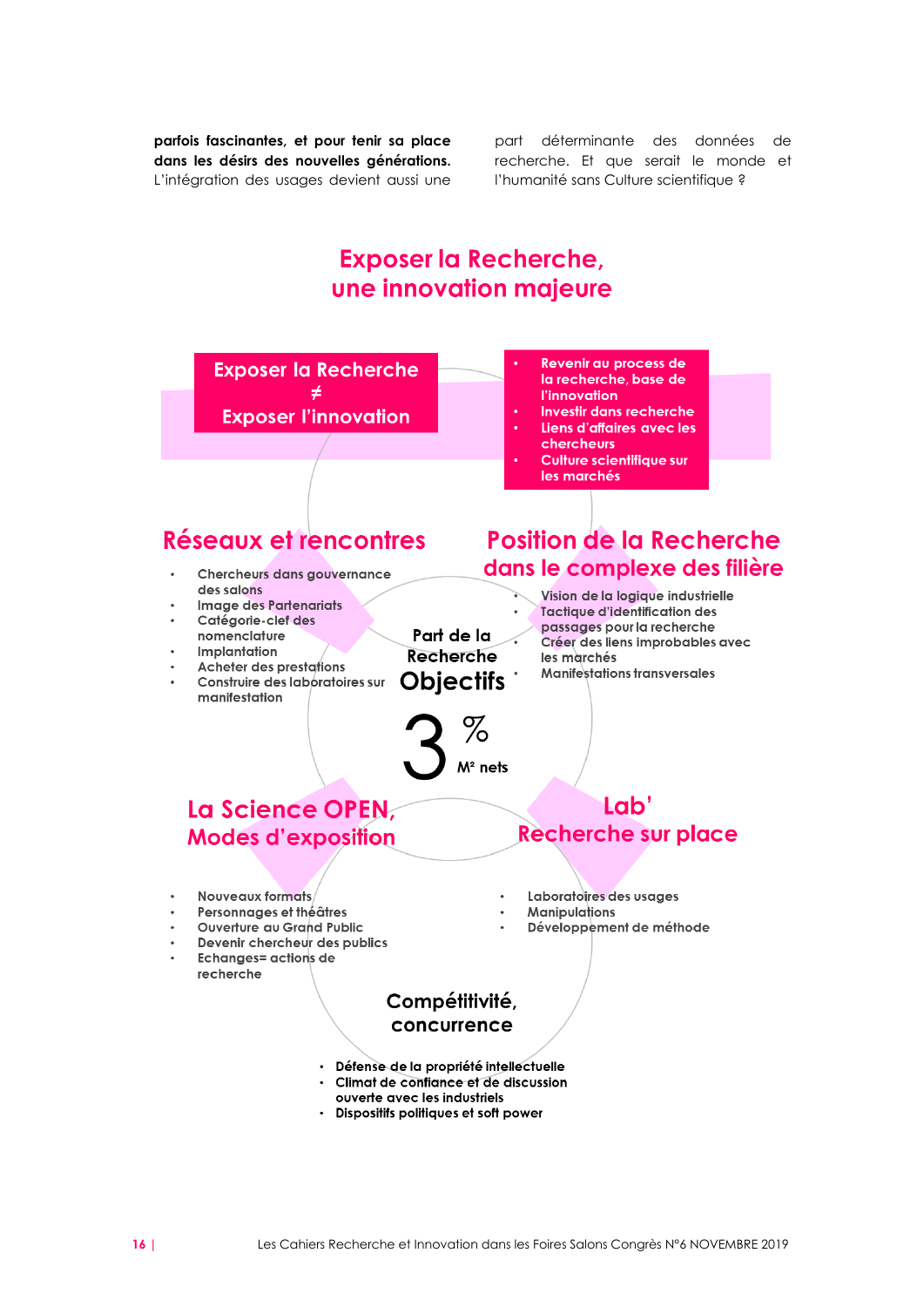Partons des intérêts des partenaires de la Recherche, plutôt que de ceux des organisateurs. Il est possible qu'en répondant aux premiers, nous dessinions les réponses aux deuxièmes.

Le « business » de la Recherche, c'est de chercher et de pouvoir chercher. Il faut du temps et de l'argent (au moins celui dont le simple manque empêche de travailler). Il faut aussi de la reconnaissance nécessaire aux évolutions des carrières et à l'image compétitive des laboratoires. Comment les Foires et Salons peuvent faire gagner du temps, de l'argent et de la reconnaissance à la Recherche, voire même donner des opportunités de recherche ?

#### **1. Réseaux et rencontres des publics professionnels et Grand Public**

Les chercheurs et leurs organismes peuvent être présents dans les Foires et Salons, dans leurs dispositifs de pilotage et de mobilisation des

réseaux (économiques, politiques) des organisateurs (ou des filières commanditaires de la manifestation), dans l'exposition et les rencontres d'affaires, dans

les animations, dans la production de conférences et ateliers, dans la construction même du format de la manifestation.

Si un organisateur décide dans sa stratégie et pour ses objectifs de compétitivité et d'attractivité, de placer la Recherche de manière remarquable dans sa manifestation, il pourra donc :

Intégrer ou renforcer la présence des représentants des laboratoires et des corps intermédiaires de transferts technologiques et de culture scientifique dans ses comités de pilotage, les comités techniques, les jurys de trophées d'innovation et les moments et événements spécifiques de

« réseautage » hors de la manifestation ou dedans (exemple : l'inauguration),

- Valoriser dans sa communication les partenariats avec la Recherche,
- Placer clairement dans sa nomenclature la place de la Recherche,
- Placer dans la logique de l'implantation des espaces de recherche en relation avec les enjeux de la Recherche et de la filière concernée (ou société). Ce placement sera lié à des services de facilitation d'exposition : prix, dispositif d'installation et de construction de l'espace (si nécessaire, et si l'organisme de recherche n'a pas les moyens de son exposition),
- Devenir client de la Recherche en leur achetant une prestation d'exposition ou d'animation, soit en direct auprès des organismes de recherche qui peuvent le faire, soit auprès des corps intermédiaires de diffusion de la culture scientifique,
- Construire une expérience de recherche sur la manifestation, type laboratoire des

usages.

**« Il est indispensable que les organisateurs et les chercheurs se rencontrent et fassent connaissance, avant même d'imaginer une collaboration »**

Nous n'oublions pas aussi l'enjeu abordé dans un autre article<sup>2</sup> sur l'esthétique des

formes dans notre métier. Il est tout à fait imaginable et souhaitable que le travail sur les formes de relations dans les manifestations bénéficie des travaux et d'échanges avec des chercheurs en Science de l'Education, en Psychologie, Sociologie, Acoustique, Ergonomie, Urbanisme, etc. (il ne faudrait s'interdire aucune Sciences Humaines et Sociales). Un organisateur ne serait-il pas heureux, par exemple, d'installer dans sa manifestation un nouveau dispositif de rencontre, en communiquant qu'il est le fruit d'une collaboration avec un laboratoire d'excellence de son territoire ?

Cette liste des courses ne suffit pas, l'offre ne fait pas encore la demande : il faudra aussi attirer

<sup>2</sup> Les Cahiers N°2, JUIN 2018, *Pour une Esthétique des formes de rencontre au cœur de l'organisation des foires, salons et congrès, p.21-29*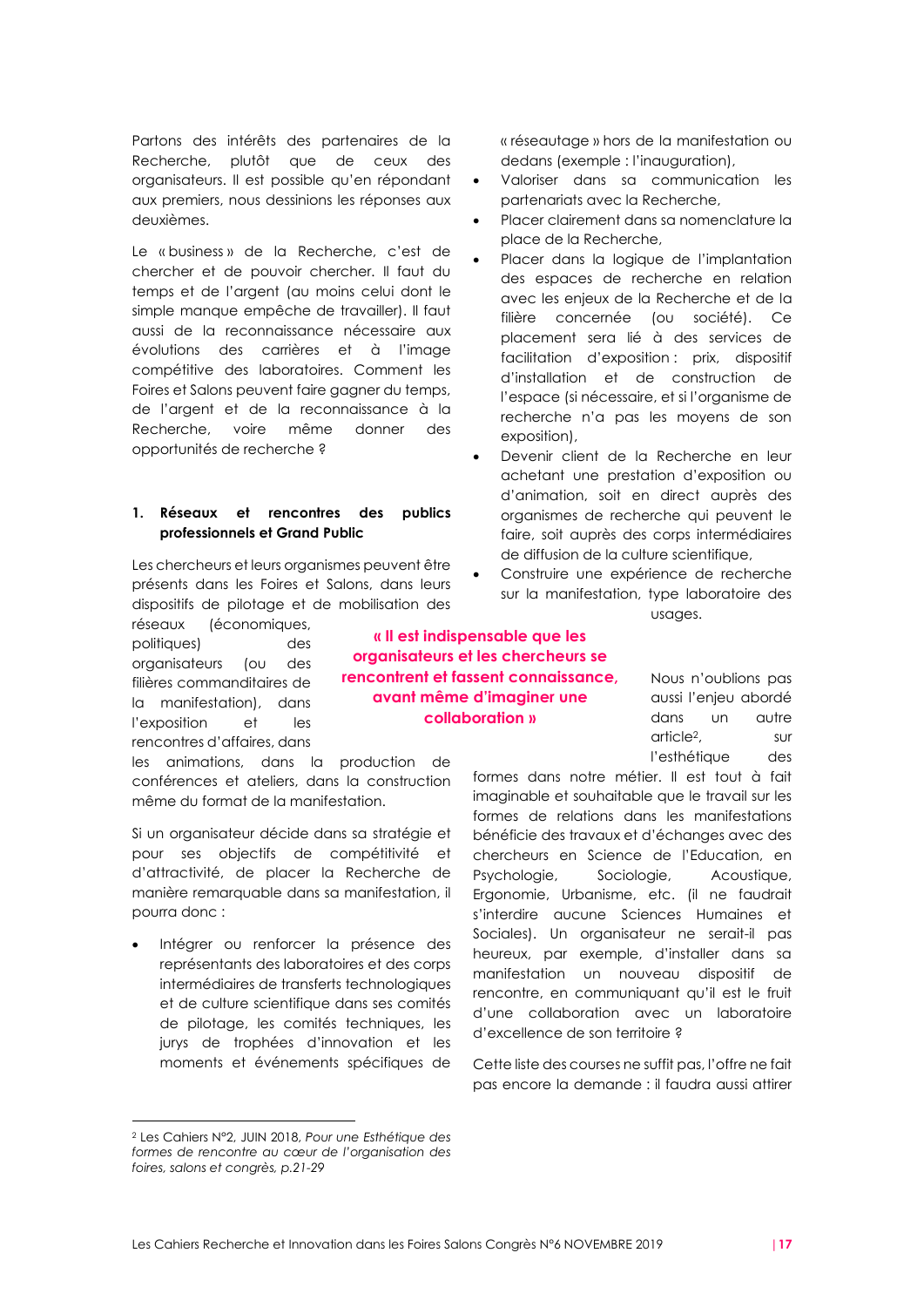les chercheurs et leurs organismes dans cette grande machine des foires et salons. Rien n'est gagné, il est indispensable que les organisateurs et les chercheurs se rencontrent et fassent connaissance, avant même d'imaginer une collaboration. Continuons le chemin de la discussion.

#### **2. Trouver la place de la recherche dans le complexe des filières**

Comment exposer la Recherche ? Quelles réponses peuvent être apportées par les organisateurs, les chercheurs et leurs organismes, les corps intermédiaires de la diffusion de la recherche. Nous n'avons pas les compétences pour répondre, ni pour rendre compte des nombreux travaux menés par les acteurs concernés parmi les scientifiques et les acteurs de la culture scientifique. Le sujet doit bien entrer au cœur des Foires et Salons.

#### *Identifier les voies de passage*

Les organisateurs ont la capacité de participer activement, à travers leur manifestation, à l'organisation des savoirs et de la logique industrielle de telle ou telle filière. Les manifestations sont aussi des lieux où les rôles, les relations et les process même d'un champ d'activité peuvent se déterminer. Les organisateurs peuvent ainsi contribuer à débrouiller le complexe des marchés et des industries, et ainsi permettre l'identification des passages possibles pour l'exposition de la Recherche, définir le bon moment et le bon endroit. C'est essentiel. Il faut aider la Recherche à naviguer dans les méandres des industries et des marchés. Ce travail, l'organisateur peut le faire ou faciliter les échanges avec les industriels, les marchés, la Recherche, pour que les bonnes articulations se

fassent. Il peut le faire, il lui faut aussi en faire une priorité, y consacrer du temps : la tâche n'est pas évidente, l'expertise reste à construire.

#### **« Les organisateurs ont la capacité de participer activement, à travers leur manifestation, à l'organisation des savoirs et de la logique industrielle de telle ou telle filière. »**

#### *L'improbable*

Plus largement, la Recherche est multiple, les disciplines et les domaines de savoir sont

nombreux. Chaque filière possède déjà sa R&D. Il est important aussi imaginer d'avancer audelà des champs de recherche privilégiés de chaque filière. Il est possible d'imaginer l'inclusion dans telle ou telle manifestation de filière de travaux scientifiques de domaines apparemment improbables, inusuels dans la filière concernée, improbables pour ses acteurs et improbables pour les chercheurs euxmêmes. Prenons, un peu au hasard, l'introduction de recherche en psychosociologie sur une manifestation de l'industrie gazière, par exemple. Il ne faut pas s'interdire que le renforcement de la présence de la Recherche dans les manifestations échappe aux évidences de la filière ellemême. Cette approche dépasse de loin les compétences propres des organisateurs de manifestation. Ils ne peuvent pas le penser, ils peuvent en revanche lancer l'initiative, cela sur la base des échanges qu'ils auront peu à peu créés et renforcés avec les chercheurs et les industriels, afin qu'un esprit d'aventure, de déplacement soit possible dans leur manifestation.

#### *Dispositifs transversaux*

D'une manière parallèle, apparaît de plus en plus l'intérêt d'organisateurs, portés aussi par une réflexion initiée par des chercheurs, de sortir de manifestations de filière, pour se tourner vers des dispositifs transversaux qui permettent de raisonner non pas à partir du fil d'une technologie, mais de ses usages possibles, y compris en facilitant des « sauts » ; une découverte dans l'aérospatiale, intéressante pour l'agronomie, une piste dans la biologie animale transférable dans la mode ou le secteur automobile, etc….Ces sauts ne sont pas du tout étrangers à la démarche des chercheurs eux-mêmes ni même d'ailleurs à celle des industriels, il ne s'agit donc pas de

> révolution, plutôt de mettre en exergue des pratiques de « diagonales », de sortie des sentiers battus, souvent à l'origine des nouvelles

voies. Ces dispositifs peuvent se traduire dans une manifestation spécifique par des espaces dédiés ou des mécanismes de parcours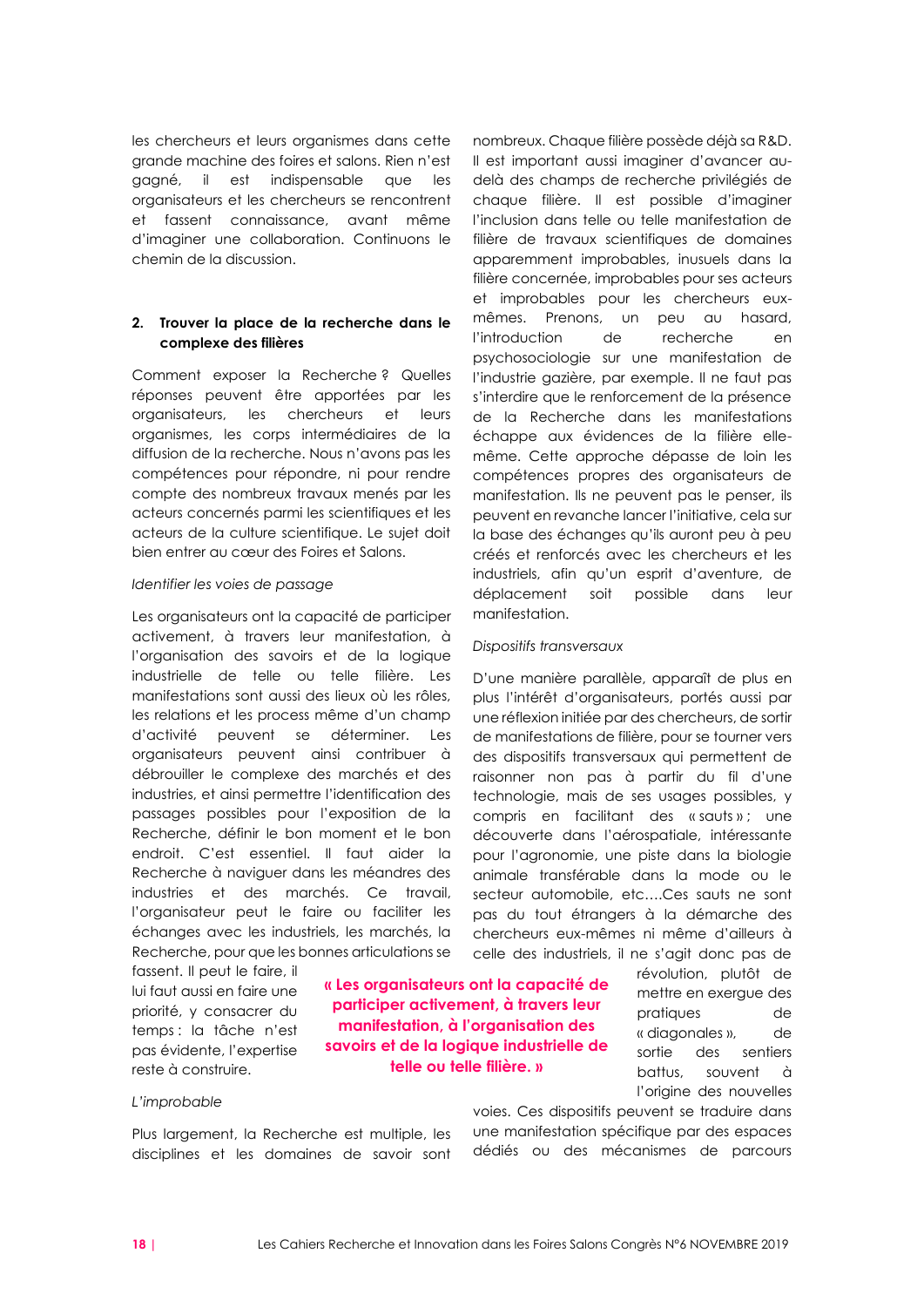intelligents, par des mises en scènes orientées sur les usages, ou plus largement par des manifestations, dès le départ, dédiées à cette transversalité : grand show sur l'innovation, évènement des grandes problématiques sociétales (Environnement, Urbanisation, Santé, …).

#### **3. La science OPEN, les modes d'exposition**

#### *Développer de nouveaux formats*

Les formes d'exposition changent. Les chercheurs eux-mêmes savent qu'ils doivent faire simple. La thèse en 180 secondes est un symbole. Comment les professionnels de l'exposition développent des formats d'exposition de la Recherche ? Plus exactement, cela semble impossible pour eux d'y répondre seuls, pris comme ils le sont par les contraintes logistiques. Comment une solide réflexion se construit alors entre organisateurs et chercheurs, acteurs de la recherche, pour inventer ou adapter les formats d'exposition ?

#### *Personnage et théâtre*

Les chercheurs eux-mêmes sont très sensibles à ce sujet et prêts au plus grand des pragmatismes, car il faut avancer. L'un d'entre eux peut dire, concrètement : « Tout le monde s'en fout de la recherche, mais pas du meilleur orateur ». Il ne faut pas avoir peur du théâtre et des grands ressorts du spectacle, des affects, des liens que l'émotion crée, outre les concepts

et la raison<sup>3</sup> . Comment imaginer des rencontres avec la Recherche sans PERSONNAGE ? C'est ainsi que les liens se feront entre les PERSONNES.

#### Le très grand apport

des foires et salons pour la recherche sera simple : créer des relations ENTRE PERSONNES d'où peut naître, parfois avec des allures de miracle ou d'effet papillon, de très beaux et

grands projets, au moins les fils serrés qui peuvent porter des pistes pour demain. Le travail est donc par là.

#### *Grand public*

La science sait sortir d'elle-même, elle n'est pas seulement le bouillon originel, le magma des idées en fusion, elle peut et doit – les chercheurs peuvent eux-mêmes le dire – se mélanger à l'aval de la chaîne de valeur industrielle, jusqu'aux consommateurs finaux. Certains congrès scientifiques envisagent de s'ouvrir au Grand Public sur certaines parties de leur programme.

Cette ouverture n'est pas simplement une capacité à s'adresser à des publics non avertis, elle est aussi une capacité à appréhender ces publics comme porteurs eux-mêmes d'éléments valables pour la recherche ellemême, d'abord les usages – et nous en reparlerons plus loin – mais aussi les propres capacités de recherche et de pratiques des savoirs des publics (professionnels et Grand Public).

#### *Devenir chercheur*

**« L'un des grands enjeux de l'exposition de la Recherche est de sortir d'un schéma de bonne parole provenant d'une « autorité » scientifique vers un public uniquement récepteur. L'échange doit bien être un échange. »**

L'un des grands enjeux de l'exposition de la Recherche est de sortir d'un schéma de bonne parole provenant d'une « autorité » scientifique vers un public uniquement récepteur. L'échange doit bien être un échange. Il y aurait à penser sans doute un devenir-chercheur des publics et un devenir industriel, marché,

> société, de la recherche et des chercheurs : là se feront les rencontres.

L'exposition de la Recherche aurait à voir avec l'art des croisements : cela est d'ailleurs valable pour tout dans l'exposition

aujourd'hui. Comment faire des publics des contributeurs de la Recherche, au bénéfice de la Recherche, au bénéfice d'eux-mêmes et de leurs propres organisations, et outre le désir de

<sup>3</sup> Nous pouvons renvoyer aussi bien à la tradition du Théâtre de Foire qu'aux travaux très contemporains du Laboratoire Commun RIMEC, qui réunit le laboratoire LLA CREATIS de l'Université Toulouse -

Jean Jaurès et Europa Organisation, notamment sur les notions de « théâtre appliqué » et de « Congréturgie »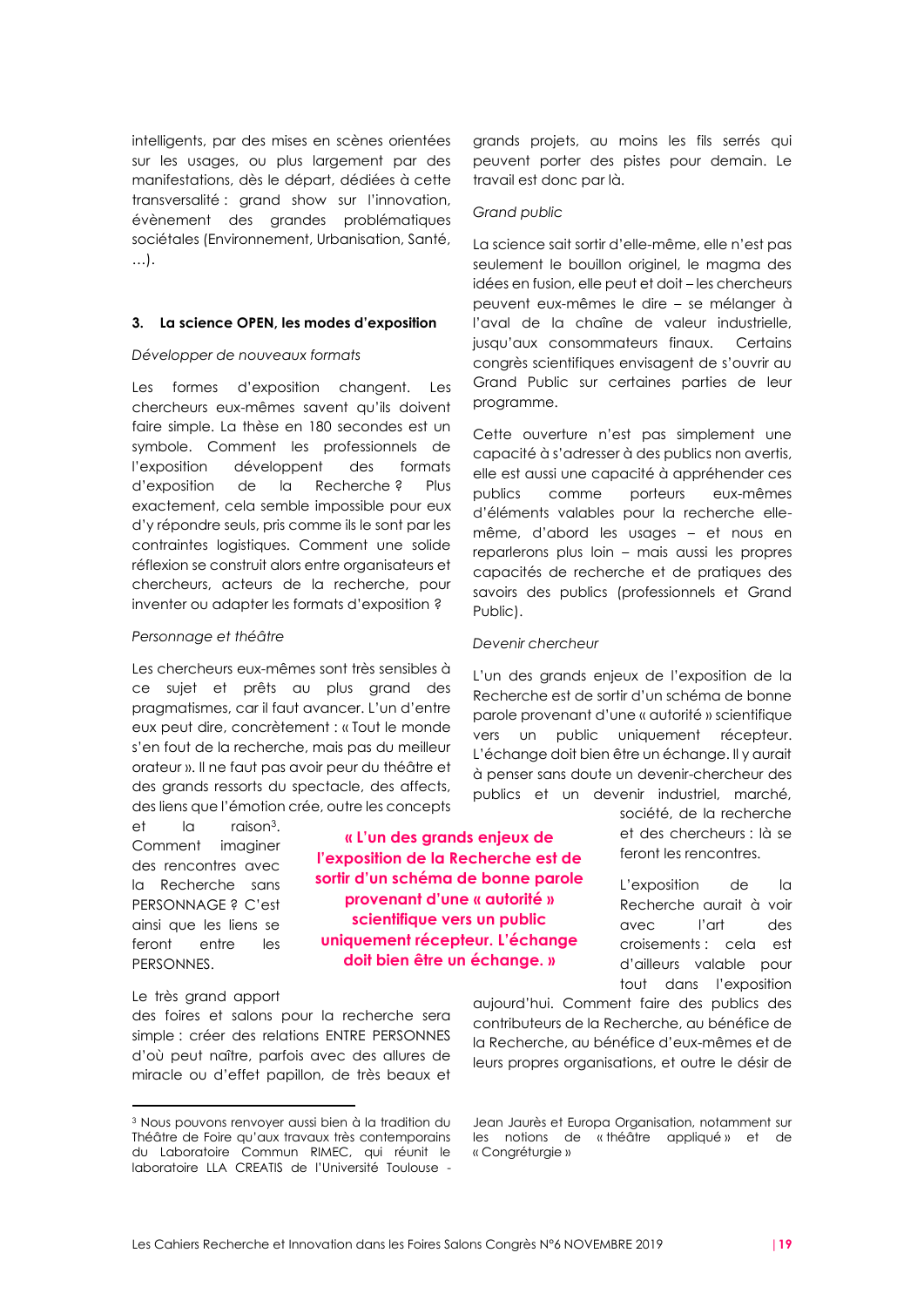savoir, et la curiosité qui peut animer tout esprit ?

#### *Culture de la Recherche*

Combien les sujets sont multiples, hors les innovations elles-mêmes : les contenus de recherche, la prospective, les chercheurs euxmêmes et leurs analyses, les parcours et les formations, les réseaux internationaux de recherche ; les moyens et technologies de recherche, les ancrages territoriaux, les partenariats industriels existants, les participations aux différents programmes locaux, régionaux nationaux ou continentaux des pouvoirs publics,…la création d'une culture de recherche, ses pratiques, ses normes et valeurs.

#### *Echange = recherche*

Un visiteur professionnel profitera d'un espace de recherche si cela le conduit à penser différemment et à avancer sur ses propres pratiques et intérêts professionnels. C'est d'ailleurs ainsi que pourra se créer des partenariats avec la recherche : quand l'industriel, l'entrepreneur, ont l'intuition ou découvrent une piste via leur rencontre avec la

Recherche qui leur fait « penser à … », et vice-versa pour les chercheurs. L'échange devient alors un acte de recherche en tant que tel.

**« Comment faire pour que les manifestations soient bien des lieux qui préservent la propriété intellectuelle des chercheurs et qui invitent aussi à une parole plus ouverte des industriels sur leurs enjeux et leurs stratégies ? »**

#### **4. La recherche sur place**

La grande voie de la recherche sur les manifestations est celle des Laboratoires des usages. Sur la manifestation, un dispositif est mis en place qui permet d'expérimenter, de recueillir des données sur les usages, de déplacer telle ou telle technologie ou savoir dans un autre champ d'application. Les « LABs » si courant aujourd'hui dans n'importe quelle organisation, milieu de starts ups, cluster, entreprises, etc…. cette grande culture – avec ses effets de communication et sans doute aussi d'illusions – du « lab » est commune et diffuse. Comment ne pas la ressaisir solidement

sur les manifestations, sur la base de partenariats et de réflexions avec le monde de la Recherche, lui-même sensible à ces enjeux des usages ?

Cette carte est vraiment là pour être jouée, elle se pose sur une table de catégories maintenant commune à la science et aux marchés : le laboratoire, la valorisation de l'expérimentation. Plus essentiel aussi, puisque notre temps crie haut et fort les victoires de l' «expérientiel », sûrement avant tout du côté des affects et des sens, mais plus profondément aussi comme traduction d'auto-apprentissage et de savoir par soi-même, le terrain est propice à travailler avec les chercheurs sur les méthodes de l'expérimentation et des expériences possibles sur les foires et salons.

Regardons aussi du côté des « manipes » ou « manipulations », ces dispositifs, mobiliers interactifs avec les publics, tous plus inventifs les uns que les autres, que l'on trouve dans les expositions de Culture scientifique. Il croise explication, poésie, gestes singuliers et mettent les visiteurs en posture d'expérimenter et de comprendre un schéma scientifique, un process industriel, un raisonnement. Il est

d'ailleurs toujours étonnant de constater combien ces manips qui seraient de si grands attracteurs de publics sur les stands n'y sont encore que très rarement.

Recueil de données, découverte des usages,

analyse de certaines réception difficiles entre la science et la société (prenons par exemple : les nanotechnologie, la peur des vaccins,…), création de nouvelles méthodes d'expérimentation, implication de publics tiers dans le processus de recherche, manips … des dispositifs sont bien possibles et utiles pour la Recherche et ces articulations avec les Marchés et la Société.

#### **5. La propriété intellectuelle, soft power et réalité de la compétition mondiale.**

*Protection des idées et climat de confiance*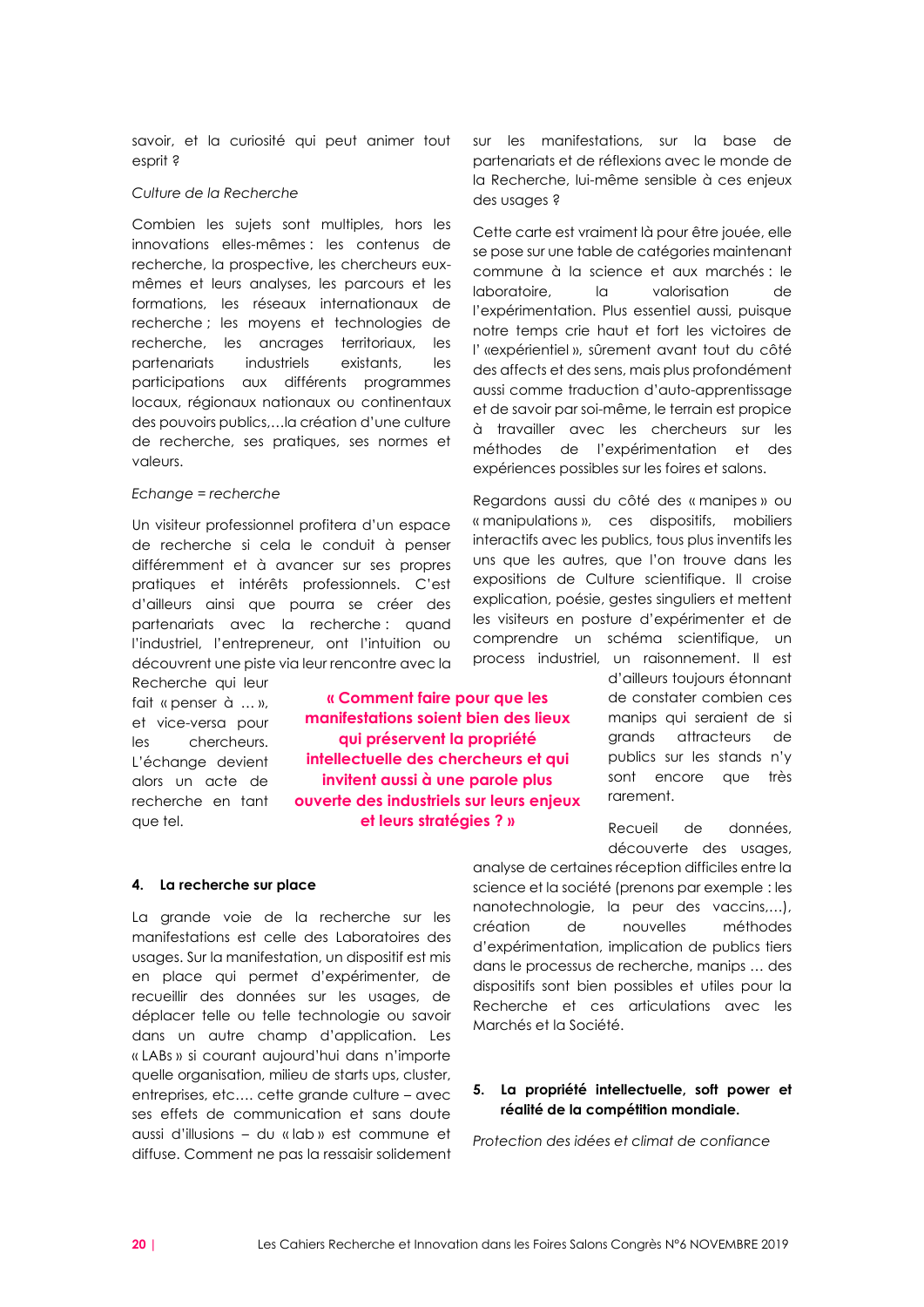L'enjeu est aussi immense : comment faire pour que les manifestations soient bien des lieux qui préservent la propriété intellectuelle des chercheurs et qui invitent aussi à une parole plus ouverte des industriels sur leurs enjeux et leurs stratégies ? La peur est grande, dans notre vaste monde de l'immatériel, que les idées se volent.

Les grands salons internationaux savent très bien ce qu'il en est de l'espionnage industriel sur leurs manifestations, les services de renseignements des Etats aussi qui savent informer les industriels, les chercheurs, les organisateurs sur les risques (et les opportunités donc) de divulgation ou de fuite des savoirs sur les manifestations.

Comment faire pour que les Salons ne soient pas les lieux d'une information superficielle et donc sans intérêt ? Pour que le salon soit bien un événement, il faut qu'il s'y passe quelque chose : la valeur et la profondeur des échanges y sont donc bien fondamentales.

#### *Dispositifs politiques*

Il devient nécessaire d'envisager la présence de la Recherche sur les salons, non pas dans le seul contexte des avancées scientifiques, mais dans celui plus complexe des croisements de la Recherche et du Politique, des rapports des économies et des nations. Tout projet de développement de la Recherche sur les Foires et Salons implique une alchimie à inventer, à penser, sur laquelle il est possible d'innover, entre les enjeux du savoir et ceux de la politique.

Foires et Salons, un positionnement à construire dans les grands champs d'activité de l'économie et de la société. Il s'agit au fond de

Il existe un jeu d'équilibre entre l'institution de dispositif sérieux de préservation de la propriété intellectuelle et d'instauration d'une confiance solide dans les échanges et les calculs et

Rien là n'est nouveau ni triste : c'est au contraire un des grands arguments en faveur du développement de la Recherche dans les

stratégie.

**« La Recherche doit être présente fortement au cœur des rendez-vous de l'économie mondiale que sont les salons. »**

stratégies de Soft Power des laboratoires, des industries, des nations.

*Salons dans la Société de la connaissance*

Or il est bien vrai, et très remarquablement pour les grands salons internationaux professionnels, que les vastes flux et théâtres des économies s'y déploient. Ils sont des grandes scènes du monde, en croissance et essentielles. Les barrières doivent être rompues qui retiennent la Recherche de s'y impliquer ou de l'inviter à s'y impliquer : dans notre société de la connaissance où l'avenir des nations et des continents, des grandes politiques publiques se jouent sur les investissements qui se feront dans la Recherche, cette dernière doit être présente fortement au cœur des rendez-vous de l'économie mondiale que sont les salons (même si nous ne savons résoudre ce mystère qui les rend invisibles dans les grands panoramas des analyses du capitalisme contemporain).

#### **Conclusion : se donner un objectif de 3% des surfaces nettes dédiées à la Recherche**

L'objectif de l'Union Européenne est d'investir 3% de son PIB dans la Recherche et le Développement. Atteindre 3% des surfaces nettes des grands Salons internationaux professionnels dédiées aux chercheurs et organismes de recherche est loin d'être inconcevable. Il faudrait sans doute envisager d'aller au-delà, si l'on garde à l'esprit que les Salons sont aussi des phares et des mécanismes structurants des champs d'activité. Se dire ainsi

concrètement un objectif de surface peut donner le vertige, mais permet d'éprouver la difficulté de la tâche.

Que se passerait-il demain si les grand salons internationaux professionnels organisés en Europe ou pas des Européens étaient reconnus aussi pour leur très haute intégration de la Recherche ? Et si un organisateur, pour affirmer sa compétitivité, décidait de se positionner sur une telle valorisation ?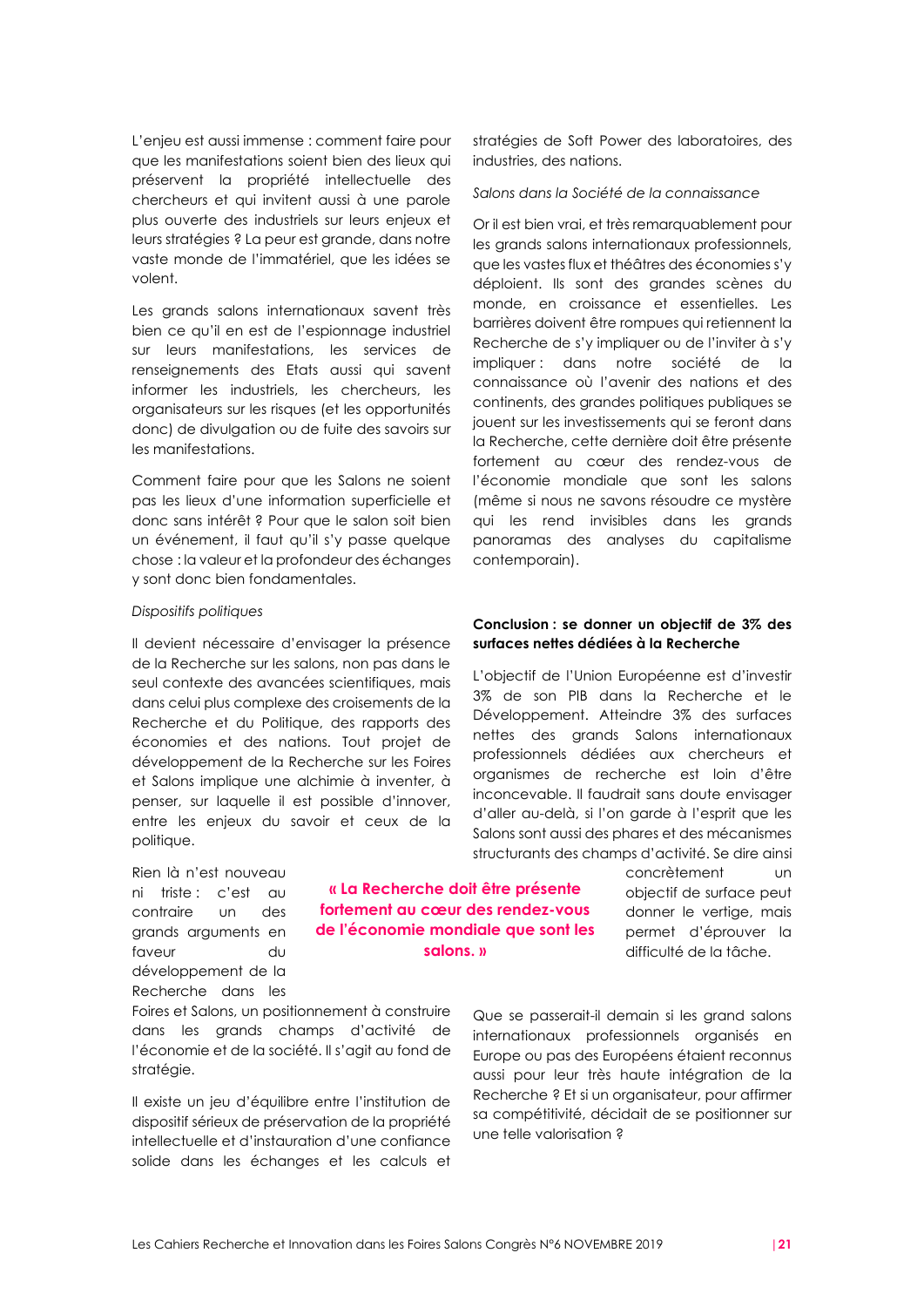Construire un tel levier demande du temps, une place dédiée dans les organisations et les cultures d'entreprises de la filière FSC, une nouvelle image des salons au sein des organismes de recherche, beaucoup d'échanges, de partenariats, des rencontres spécifiques sur des projets précis, puis des lentes intégrations, mises en série, sans doute aussi l'effet de politiques publiques de Recherche qui définiraient les dispositifs Salons clairement en relation avec le développement de celle-ci, pour elle-même, ses transferts, l'entrée soutenue dans la Société de la Connaissance.

Nous ne sommes pas loin d'un geste possible. Il est présent dès qu'il s'agit d'investir dans des structures pérennes d'accélération de transfert technologique, des agences d'innovation, des clusters ou pôles de compétitivité. Les salons peuvent offrir en quelque sorte des schémas similaires sur des modes éphémères et répétitifs. Ils proposent des territoires intenses de proximité avec les marchés et les entreprises. Plus encore, il s'agit de donner à la Recherche une interface d'immédiateté avec les mondes marchands et sociaux. Elle entre en contact direct avec les tiers, elle agit sans intermédiaire avec les parties prenantes économiques et sociales.

Les Foires et Salons sont bien contributeurs des régulations sociales, de l'installation des normes de notre société de la Connaissance, des cycles du temps social mondial. Cette contribution est certes peu évaluée et prise en considération, elle est pourtant réelle. Ne pas insérer de manière décisive la Recherche dans leurs contenus exposés serait à terme rater un levier majeur de leur pertinence dans la Société de la Connaissance à venir et, pour la Recherche elle-même, manquer des leviers puissants et stratégiques de son développement dans l'ensemble des processus économiques et sociaux et des mécanismes de compétition mondiale.

Exposer la Recherche peut donc devenir un facteur majeur d'innovation pour la Recherche elle-même, les Industries et filières, les pays et territoires et enfin les Foires et Salons. L'exposition est déjà un certain mode de recherche dans les champs d'activité. L'exposition DE la Recherche est une intensification de la nature même du rôle de l'exposition dans les mondes qui l'utilisent qui conduira aussi à une évolution des modes d'expositions eux-mêmes. Les opportunités offertes par ce pli de l'exposition et de la recherche, l'une sur l'autre mérite, toute notre attention **■**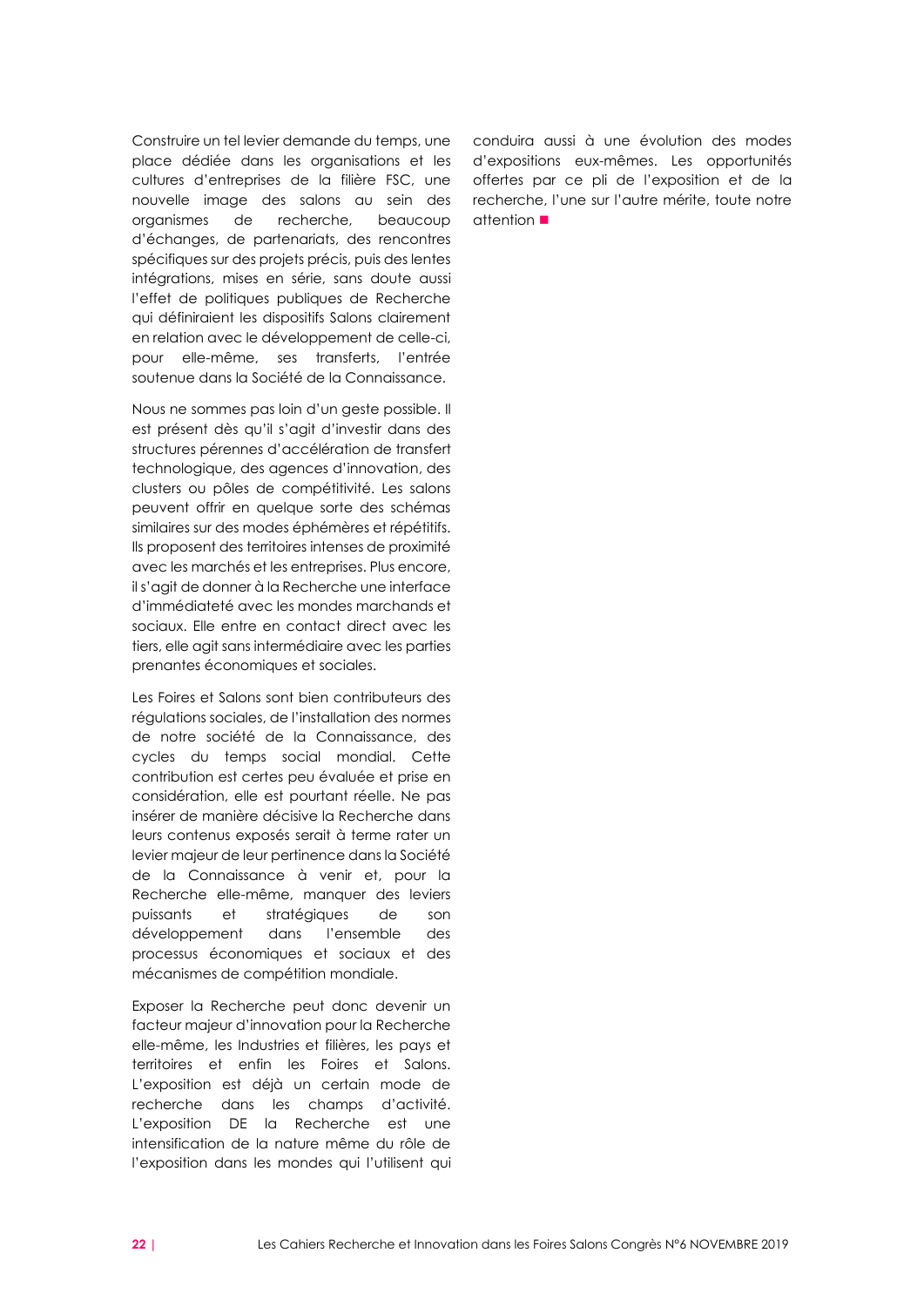## **Pour l'innovation dans les Foires, Salons, Congrès : imitons-nous et vite !**

**L'innovation, pour exister, a besoin d'un milieu de propagation sociale. Les Foires, Salons et Congrès jouent justement ce rôle pour les industries et les filières. Cette propagation a pour moteur l'imitation entre les acteurs présents dans ce milieu. Mais qu'en est-il des Foires, Salons et Congrès eux-mêmes ? Une chose est sûre, il faut s'imiter, sinon point d'innovation.**

La filière des FSC est inventive, créative, mais le sait-elle vraiment ? Elle est inventive plutôt qu'innovante. Il semble que l'exigence d'innovation, le mot même d'innovation, voile l'art de la profession de jouer des situations, des cas, de la vitesse, des aberrations de l'événement, des savoir-faire. Tout bouge mais par singularité ; difficile de voir des lignes claires qui deviennent des crêtes de rupture, de renversement de modèles, de passage à d'autres paradigmes.

Nous allons explorer un peu ce paradoxe d'une filière qui ne paraît pas innovante, hormis par l'importation massive et générale à tous secteurs, des usages et technologies numériques, mais qui pourtant n'est pas pauvre d'idées, de créations. Les éléments sont là, mais leur mise en série est absente. Manquent l'onde, la vague, les courbes qui rassemblent les singularités pour rendre visible une forme et faire sentir une force.

Nous commencerons par tenter une équation de l'innovation qui inclut répétition et imitation. Posons-nous alors la question : Quelles sont les

innovations dans les Foires, Salons et Congrès depuis 150 ans ? La réponse peut être dure, les révolutions semblent se faire ailleurs que dans les FSC. Mais en rappelant que les filières qui utilisent les FSC pour ritualiser leur existence, se configurer, produire leur société s'en servent bien comme milieu de propagation de leur innovation, il nous faudra distinguer les innovations propres aux FSC et celles qu'elles permettent de propager, autrement dit : un des grands enjeux de la filière FSC est de savoir produire un milieu de propagation des innovations des autres, savoir créer une ambiance, une culture de l'innovation, en tout cas y participer.

Il existe donc un pli entre la CULTURE de l'innovation produite dans les FSC et l'innovation des champs d'activité, y compris les plus technologiques. L'innovation dans les FSC est plutôt du côté de la production d'une culture, d'un milieu social : INNOVATION CULTURELLE ou SOCIALE donc. Mais comment la filière FSC crée sa propre culture de l'innovation capable de produire de l'innovation culturelle ou sociale aux bénéfices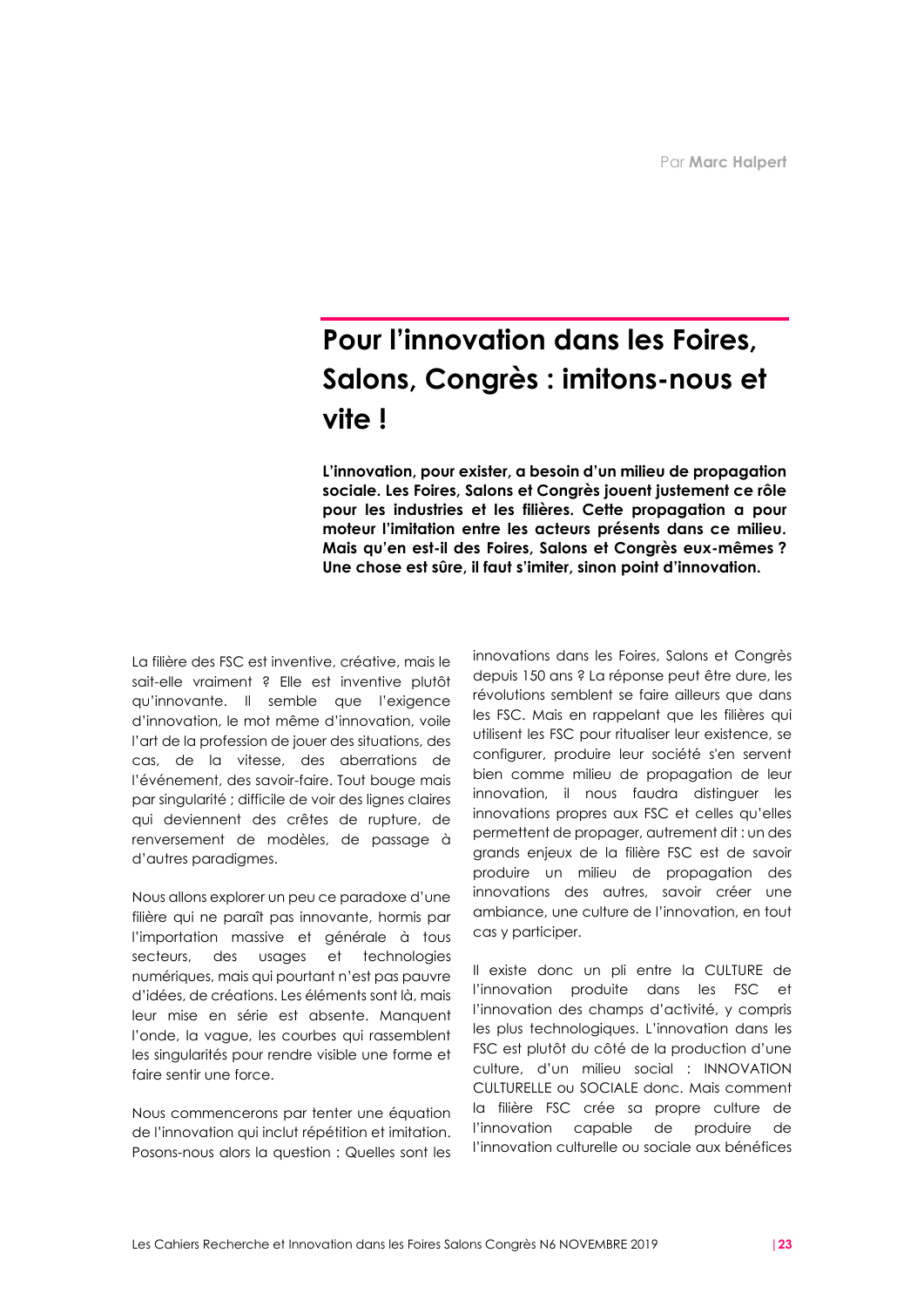de la propagation des lignes innovantes des professions qui les utilisent ?

- **L'équation de l'innovation**
- **L'innovation dans les Foires, Salons et Congrès.**
- **Innovation culturelle et culture de l'innovation**.
- **Limitation de propagation des idées propres aux pratiques des FSC : l'imitation difficile.**

#### **L'équation de l'innovation**

L'innovation a à voir avec la répétition. L'innovation re-nouvelle, reprend une pratique dans un champ d'activité et la change, parfois par simple modification qui n'apportera qu'une variation, parfois radicalement, jusqu'à transformer les modèles existants. L'innovation est une reprise et permet une avancée. Gardons en réserve ce lien avec la répétition parce que celle-là est aussi au cœur de la nature des Foires, Salons et Congrès : revenir et, en revenant, différer.

L'innovation n'est pas une idée, une invention seule. Celle-là a besoin elle-même d'être

REPETEE et IMITEE par une société humaine, que cette dernière soit spécialisée sur un métier, une filière, un champ d'activité ou

plus largement la société elle-même dans son ensemble. Gardons aussi en réserve ce lien avec l'imitation au sein d'une société, parce que les Foires, Salons et Congrès sont bien des lieux d'imitation sociale, de reprise entre pairs, de reconnaissance possible d'une nouveauté par une société.

Pour schématiser : INNOVATION = INVENTION X REPETITION = INVENTION X IMITATION.

#### **L'innovation dans les Foires, Salons et Congrès.**

Il est très important de se donner cette connivence possible entre l'innovation et les Foires, Salons et Congrès, parce que l'innovation DANS les foires, salons et congrès

n'est pas une évidence. Quelles sont les innovations dans les Foires, Salons et Congrès depuis 150 ans ? Quelles sont les ruptures dans les modes de production de ces manifestations ? Ces questions n'apportent pas de réponses immédiates, d'autant plus que le sens même de la généalogie de ces manifestations est peu répandu. La détermination des Foires, Salons et Congrès comme formes historicisées, liées à notre modernité n'a que faible cours. Au fond les hommes semblent s'être toujours réunis pour échanger, le principe semble éternel.

Peut-être l'apparition de la question de l'innovation dans les Foires, Salons et Congrès est-elle une manière de les faire entrer, ré entrer dans l'histoire et le temps. Elle est aussi la simple répétition d'un impératif de l'innovation répandu très largement dans l'ensemble de nos discours actuels et dans l'ensemble de nos champs d'activité, d'autant plus en nos temps de changements majeurs par les technologies digitales, d'intelligence artificielle et d'expansion algorithmique.

#### **Innovation culturelle et culture de l'innovation**.

La question reste toutefois sans grande réponse. L'« industrie » des FSC n'est pas une industrie fondée sur la science et la

technologie. Les innovations technologiques – les plus frappantes - sont donc rares, sauf à compter ce qui s'importe par les

technologies utilisées obliquement dans la réalisation d'une manifestation, d'une prestation ou la construction d'un site. L'innovation dans les FSC, si elle existe, sera moins technique, que SOCIALE ou CULTURELLE.

Mais nous devons maintenant aller dans notre réserve, celle de la répétition et de l'imitation, car les FSC sont aussi des milieux sociaux d'imitation qui permettent la propagation d'une invention née dans la société tierce (a fortiori quand cette société est une industrie basée sur les sciences dures et les technologies) qui utilise leurs formes de FSC dans ses modes d'existence. Les FSC participent à la création d'une CULTURE DE L'INNOVATION dans un champ d'activité.

**Pour schématiser : INNOVATION = INVENTION X REPETITION = INVENTION X IMITATION.**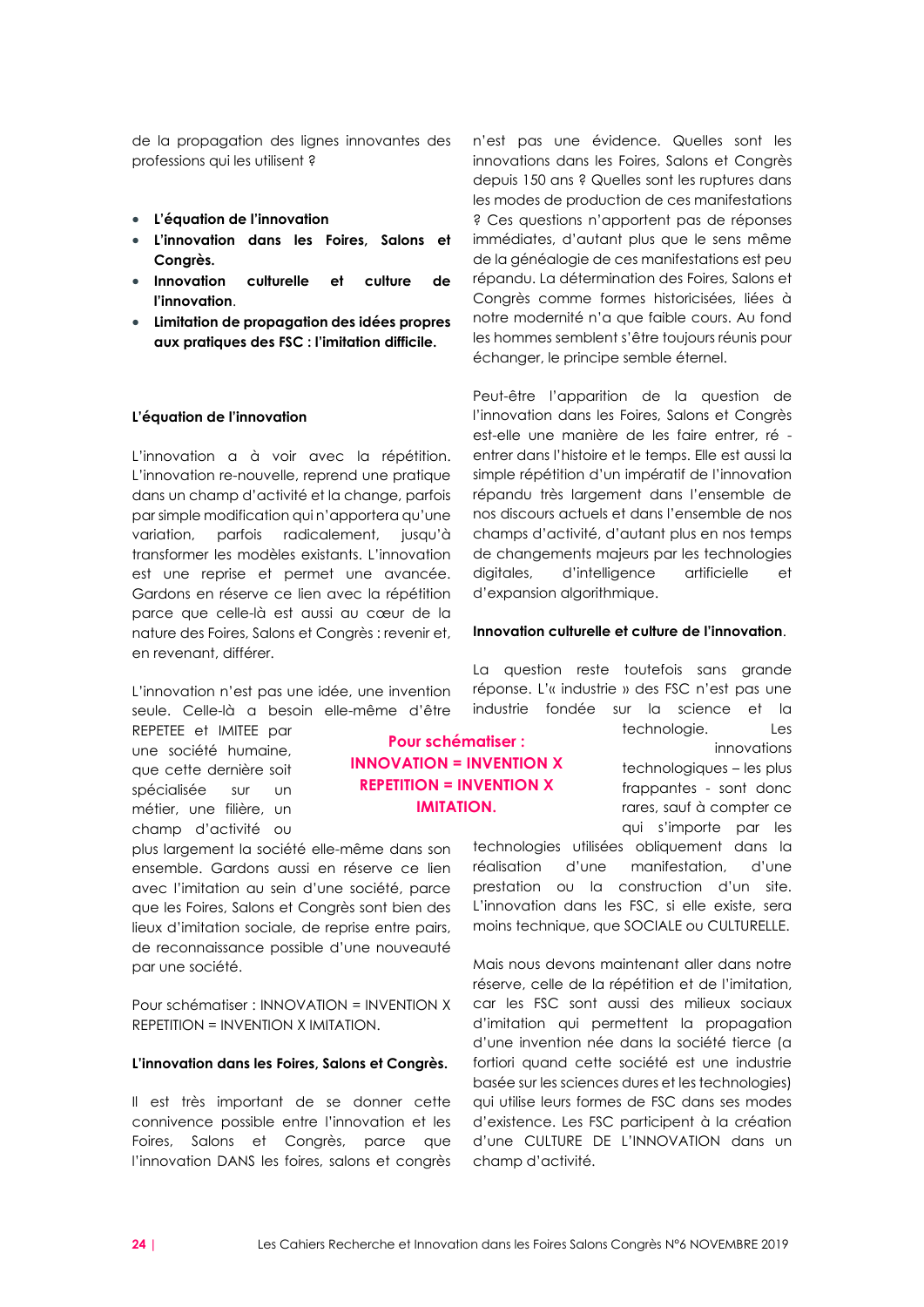L'innovation dans les FSC sera donc une innovation culturelle qui participe à la production d'une culture de l'innovation – innovation qui peut être fondée sur la science te la technique - pour des sociétés ou des communautés tierces, de mondes économiques, scientifiques ou sociaux. Cela signifie aussi qu'à notre époque particulièrement soumise à l'impératif de l'innovation, qui devient même un principe vital, innover ou mourir, les FSC ont un rôle tout particulier à jouer pour le développement de l'innovation, comme

MACHINE D'IMITATION SOCIALE.

Un des grands enjeux pour la filière est de saisir son rôle de levier dans la culture de l'innovation de

notre modernité. La seule identification du rôle de producteur de culture de l'innovation fait partie du spectre de l'innovation – culturelle – au cœur des FSC. Plus nous innovons dans les FSC, plus nous rendons l'activité FSC propice au développement de l'innovation en général.

Quelle est la spécificité de l'innovation culturelle ou sociale par rapport aux innovations technologiques ? Elle se concentre sur la société, les utilisateurs, les opérateurs, le marché. Il s'agit d'une innovation qui rend pertinente une idée, une invention, des compétences par rapport à un march[é\[1\],](https://admin.over-blog.com/963515/write/84602572#_ftn1) à une société. C'est une innovation qui s'intéresse aux modes d'appropriation et de transformations dans une société. Le marché, la société deviennent coproducteurs de l'innovation. L'innovation sociale va intervenir au cœur des mécanismes de répétition et d'imitation d'un ensemble d'êtres sociaux, des hommes et des femmes de telle ou telle communauté.

#### **Limitation de propagation des idées propres aux pratiques des FSC : l'imitation difficile.**

Mais avant même de nous lancer dans une tentative de définition des innovations dans les FSC ou dans l'exploration de leur domaine

d'émergence, il nous faut plier le raisonnement même de notre équation « INNOVATION = INVENTION X IMITATION » aux FSC eux-mêmes.

Si les FSC constituent en eux-mêmes des milieux d'imitation pour des sociétés tierces, quel est leur propre milieu de propagation des inventions dans leurs pratiques ? La question est réelle. Elle explique peut-être aussi pourquoi les innovations semblent si rares dans la profession ou si peu lisibles. Comment s'imiter dans la profession ? Et à quelle vitesse ? Chaque manifestation, hormis sa répétition propre

**« A notre époque particulièrement soumise à l'impératif de l'innovation, qui devient même un principe vital, innover ou mourir, les FSC ont un rôle tout particulier à jouer pour le développement de l'innovation, comme MACHINE D'IMITATION SOCIALE. »**

d'édition en édition, est souvent une île. L'invention, la trouvaille, la singularité d'une création ne se répètent pas facilement ailleurs pour devenir un

nouvel usage répandu, le dessin d'un nouveau modèle de pratiques ou d'organisation. Par un paradoxe bien connu de cordonnier mal chaussé, voilà qu'une manifestation peut contribuer à l'innovation dans un secteur tiers, mais que les gestes inventifs qu'elle peut constituer en tant que telle n'ont pas assez de milieu pour se reproduire et devenir nouvelle règle. Manquent les conditions d'une généralisation aisée. La mode est moins aisée que dans d'autres sociétés.

Au fond la puissance d'innovation de la filière des FSC est au moins autant dépendante de sa créativité que de sa capacité à propager les créations pour en faire des nouvelles règles générales de pratiques. C'est sans doute un des grands résultats à venir de la tendance actuelle de la profession à accroître ses échanges en son sein, à se fédérer de plus en plus. C'est aussi un des grands apports possibles des fédérations et associations : encourager la diffusion, l'imitation, la propagation des variations. Imitons-nous ! Et vite ! D'autant plus vite que l'organisation d'événement se fait aussi par des acteurs de champs tiers, hors filière FSC, et que ces champs tiers eux sont depuis longtemps dans des contextes très ouverts de comparaisons, de « me too », et de construction des tendances.■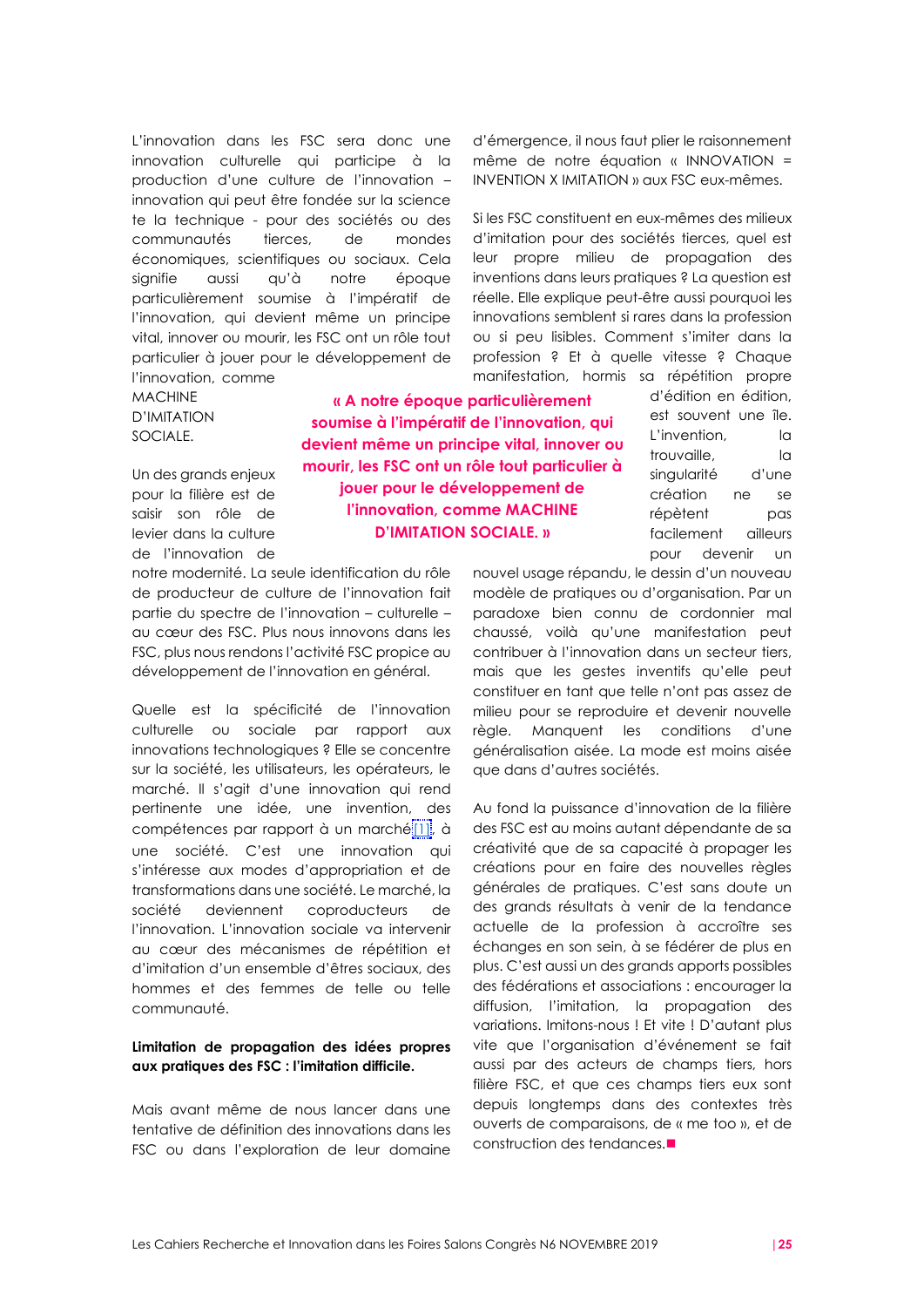## **Premier kit « Foires, Salons et Congrès » pour une politique de recherche**

**Imaginons l'introduction plus claire dans l'énoncé d'une politique publique de recherche et d'innovation, à l'échelle d'une Région, d'un Pays ou d'un Continent (nous prendrons ici le cas de la France et de l'Europe), de quelques lignes-clefs sur le rôle décisif des dispositifs de Foires, Salons et Congrès comme levier stratégique : que pourrait-il être écrit ? Nous proposons une sorte de boîte à outils à toutes fins utiles.** 

Rappelons d'abord simplement que les Foires, Salons et Congrès (FSC) et la Recherche ont leurs destins et leurs vitalités qui se croisent depuis les débuts de la modernité avec le développement des Congrès scientifiques internationaux et les Expositions Universelles du XIXème siècle jusqu'à la multiplication des manifestations de Congrès, de Foires et Salons aujourd'hui sur l'ensemble des territoires français, européens et internationaux. Ils participent ainsi au développement des communautés scientifiques, à la croissance des savoirs, à l'apparition de l'innovation.

Plus généralement les Foires, Salons et Congrès créent dans le monde une grande toile hétérogène de communication à la fois très fluide, mobile et territorialisée. Ils contribuent fortement à la création de marché, à la richesse de relations en réseaux, multiculturelles, internationales, démocratiques, transversales aux champs scientifiques, économiques, sociaux et politiques en produisant des espaces-temps réels et différents, des hétérotopies<sup>1</sup>, des nouvelles zones frontalières et franches qui peuvent être autant de terres d'ouverture et d'invention face aux dispositifs contraints et fermés produits dans les différents domaines de la vie collective des hommes. La France est un pays leader des Foires, Salons et Congrès au sein de l'Europe qui en est le continent. C'est un

<sup>1</sup> Hétérotopie est un mot utilisé – peut-être inventé, en même temps qu'une hétérotopologie - par Michel Foucault. Des espaces autres, Dits et Ecrits, T.IV, 1980-1988, Editons Gallimard, 1994, p. 752-762, écrit en 1967*. « Il y a également, et ceci probablement dans toute culture, dans toute civilisation, des lieux réels, des lieux effectifs, des lieux qui sont dessinés dans l'institution même de la société, et qui sont des sortes de contre-emplacements, sortes d'utopies effectivement réalisées dans lesquelles les emplacements réels, tous les autres emplacements réels que l'on peut* 

*trouver à l'intérieur de la culture sont à la fois représentés, contestés et inversés, des sortes de lieux qui sont hors de tous*  les lieux, bien que pourtant ils soient effectivement *localisables. Ces lieux, parce qu'ils sont absolument autres que tous les emplacements qu'ils reflètent et dont ils parlent, je les appellerai, par opposition aux utopies, les hétérotopies (…) ».*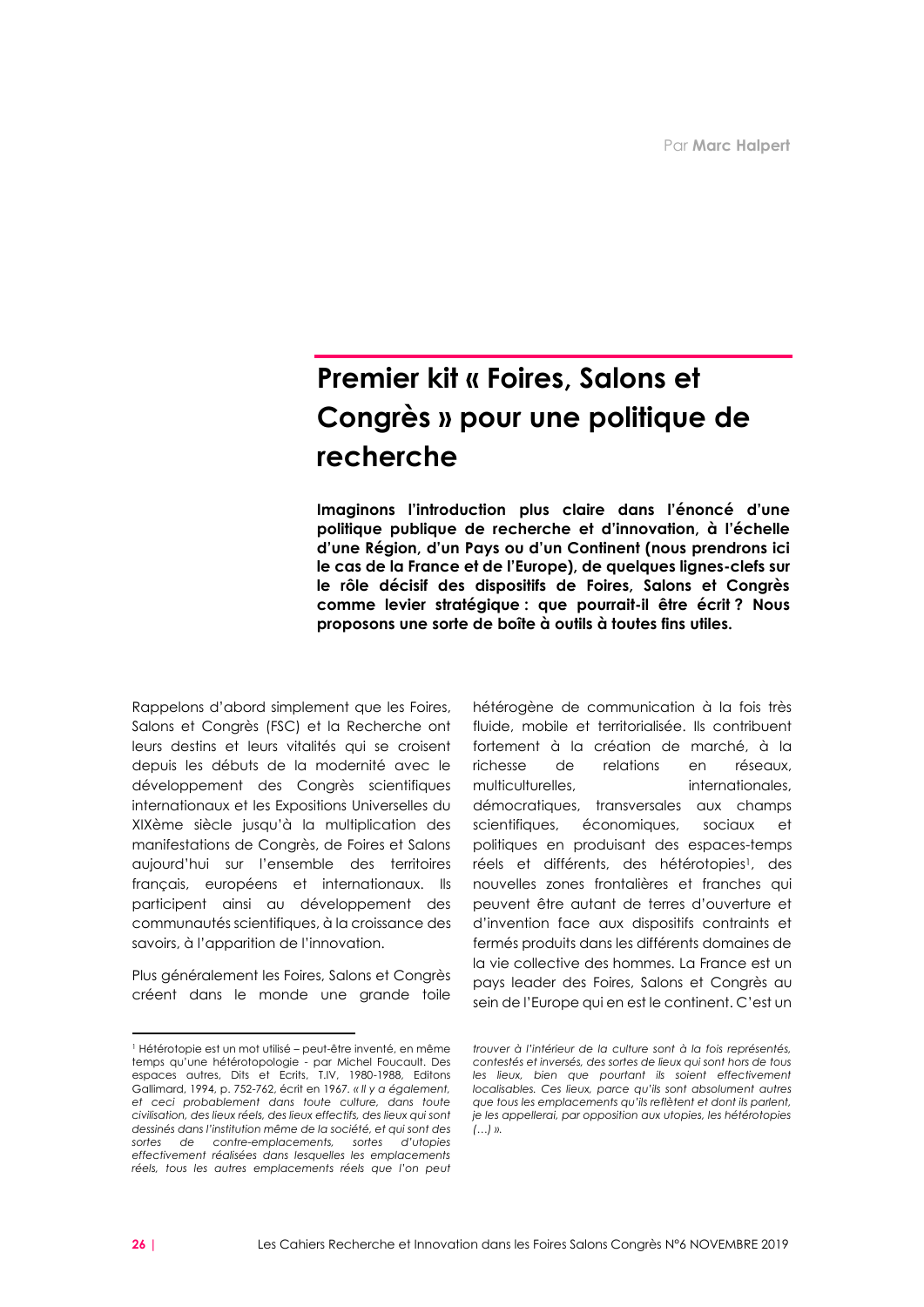atout majeur de développement, en particulier pour la Recherche. La première prise de conscience réelle en France de cette force est encore presque récente et date du rapport<sup>2</sup> de Charié sur le secteur FSC en 2006 auprès de l'Assemblée Nationale. Et à l'échelle de l'Union Européenne reste encore étrange que l'objectif de Lisbonne d'un leadership dans l'Economie de la Connaissance n'ait pas croisé son leadership encore actuel dans l'activité des Foires, Salons et Congrès.

L'objectif principal de cette proposition est d'inviter les acteurs des pouvoirs publics et ceux de la Recherche d'une région, de la France ou de l'Europe à inclure dans leur Politique de Recherche un dispositif compétitif et innovant, fondé sur l'activité des foires, salons et congrès, de :

- Socialisation scientifique,
- Valorisation de la recherche et transfert technologique auprès des entreprises et des marchés,
- Expérimentation et connaissance des usages,
- Territorialisation et de déterritorialisation de la Recherche,
- Clusterisation (les salons sont des clusters),
- Accélération du passage Recherche-Innovation,
- Positionnement et soft power au bénéfice des excellences scientifiques régionales,
- Ouverture et implication des citoyens et de la société.

La complexité et la technicité des fonctionnements et des enjeux ne permettent pas de donner ici des solutions achevées, mais plus simplement de dessiner des pistes possibles d'exploration et de sensibilisation. Il n'est pas exclu que ces pistes aient déjà des modalités d'existence ou correspondent à des initiatives en cours. Nous l'espérons en tout cas.

**Eléments de constat : rôle de la conversation dans la production des savoirs, l'accès aux marchés, le positionnement international**

Cette démarche part des constats principaux suivants :

**1. Savoir et conversation.** La production de savoir et de théories, l'avancée de la connaissance ne sont pas possibles sans conversation<sup>3</sup> , sans une série d'échanges informels, entre pairs, mais aussi avec des personnes de monde hors de la Recherche. Cette conversation est avant tout interindividuelle, elle est possible intra- et inter disciplines, entre les organisations, entre les générations, les intérêts particuliers et généraux, entre les nations. Elle se construit sur les bases d'une proximité. Elle est maintenant largement encouragée par la culture digitale et à la base de cette dernière<sup>4</sup> . Reste à avoir l'ambition de s'affirmer comme grand territoire de conversation scientifique.

**2. Recherche-marchés.** La recherche doit rencontrer le monde des marchés et des entreprises pour assurer à la fois sa valorisation et ses transferts technologiques, participer au développement de l'innovation, obtenir des sources de financement. A l'inverse, le monde de l'entreprise, particulièrement en France, doit rencontrer la Recherche, sur la base d'échanges et de partenariats, où la distribution des compétences ne réserve pas uniquement à un côté, l'intelligence et les savoirs, et à l'autre, le management et le sens du réel.

**3. Politique et scène internationale.** Si le Savant n'est pas un Politique, la Recherche régionale, française ou européenne doit exister politiquement et se positionner sur la scène internationale<sup>5</sup> face à la concurrence pacifique avec les autres recherches de

<sup>2</sup> CHARIE Jean-Paul, *Foires, salons, congrès : pour que la France rime avec croissance*, Rapport d'information de la commission des affaires économiques, Assemblée nationale, février 2006

<sup>3</sup> Théorème vivant, Cédric Villani, Editions Grasset 2012, <sup>4</sup> « Markets are conversations »,

[www.cluetrainmanifesto.com](http://www.cluetrainmanifesto.com/)

<sup>5</sup> CHARLE Christophe, La république des universitaires, 1870- 1940, Collection L'univers historique, Seuil, 1994, en particulier les pages 375-394, « Universitaires français et champ intellectuel international : les congrès » et la Revue Germanique Internationale, 12/2010, La Fabrique internationale de la science, Les congrès scientifiques de 1865 à 1945, CNRS Editions,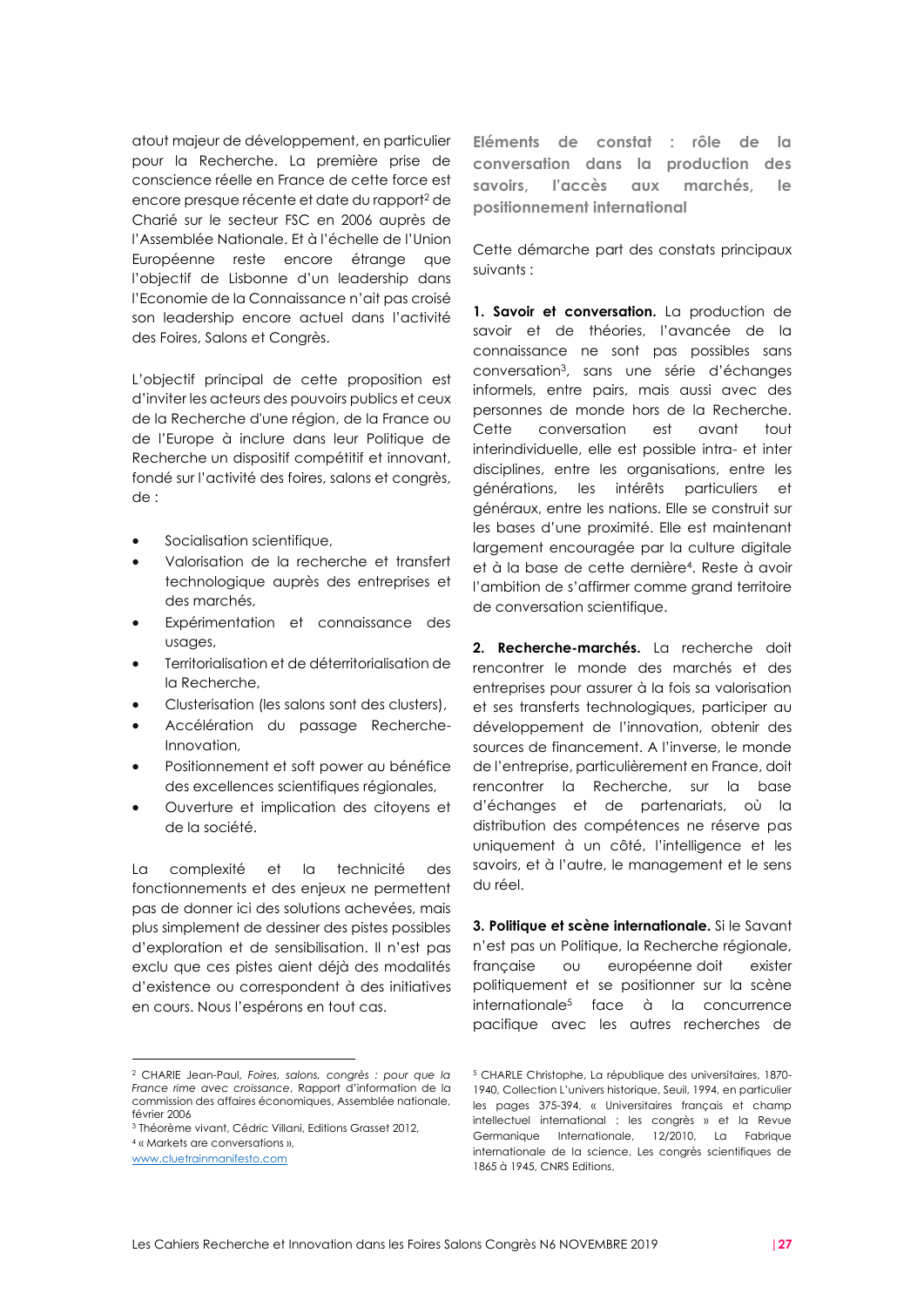nations, de fédérations ou de continents tiers pour encourager et développer ses projets et ses collaborations de recherche et pour affirmer les positions d'une Région, de la France et plus largement de l'Europe.

**L'activité foires, salons et congrès et la science : les ambitions possibles d'un territoire**

**Il est tout à fait possible d'imaginer et de vouloir que telle ou telle région, la France, l'Europe deviennent terre par excellence des congrès, des salons et des foires au service de la Recherche et de ses avancées et les promotrices d'une Recherche et Innovation qui sait s'exporter et développer leurs affaires étrangères par ces dispositifs dans le monde.** 

**Aucune région en Europe, même la plus avancée dans la filière de l'événement, ne semble avoir clairement identifié et valorisé ce levier.**

**1. Destins croisées de la Recherche, des congrès, des salons et des foires**. La Recherche et les Foires, Salons et Congrès ont leurs destins et leurs vitalités qui se croisent depuis les débuts de la modernité avec le développement des Congrès scientifiques internationaux et les Expositions Universelles du XIXème siècle jusqu'à la multiplication des manifestations de Congrès, de Foires et Salons aujourd'hui sur l'ensemble des territoires français, européens et internationaux.

**2. Un rôle majeur dans l'économie de la connaissance.** A une époque qui voit se multiplier les clusters, les mécanismes de transversalité et de fertilisation croisée, les schèmes de partage de la connaissance et de production d'innovation sur les bases de la proximité, il est bon de rappeler que les salons et congrès eux-mêmes peuvent être considérés comme des « clusters transitoires et répétitifs »<sup>6</sup> capables sur la durée longue de créer sur des territoires donnés des temporalités de partage de savoir, de réseau, de reconnaissance et d'innovation, en combinant l'hétérogénéité des acteurs scientifiques, économiques et politiques. Ils peuvent constituer des « Field Configuring Events » dont l'efficacité joue sur l'évolution des filières, des marchés, des pratiques scientifiques ou technologiques de tel ou tel champ d'activité, ou des ponts des uns aux autres. Ils peuvent jouer aussi le rôle de contre-espace<sup>7</sup> (notion d'hétérotopie), de contretemps dans les mécaniques et les rapports de forces fermés qui peuvent exister dans le monde. Plus largement ils participent au développement d'espaces démocratiques, y compris dans des contextes qui ne s'y prêtent pas aujourd'hui.

#### **3. L'Europe est continent leader des Foires, Salons et Congrès (et la France a une grande part de ce leadership)**.

C'est un atout majeur de développement, en particulier pour la Recherche. Toutefois il est

<sup>6</sup> Temporary Clusters and Knowledge Creation: The Effects of International Trade Fairs, Conventions and Other Professional Gatherings, Peter Maskell, Harald BATHELT and Anders MALMBERG, 2004, [http://www.spaces-online.uni](http://www.spaces-online.uni-hd.de/include/SPACES%202004-04%20Maskell-Bathelt-Malmberg.pdf)[hd.de/include/SPACES%202004-04%20Maskell-Bathelt-](http://www.spaces-online.uni-hd.de/include/SPACES%202004-04%20Maskell-Bathelt-Malmberg.pdf)[Malmberg.pdf](http://www.spaces-online.uni-hd.de/include/SPACES%202004-04%20Maskell-Bathelt-Malmberg.pdf) ; Exploring the Knowledge Strategies of Temporary Cluster Organizers: A Longitudinal Study of the EU

Fabric Industry Trade Shows (1986–2006), Diego RINNALO, Francesca GOLFETTO, Bocconi University, Economic Economic Geography Volume 87, Issue 4, pages 453–476, October 2011 ; Field-Configuring Events as Structuring Mechanisms: How Conferences, Ceremonies, and Trade Shows Constitute New Technologies, Industries, and Markets, Joseph LAMPEL, City University London - Sir John Cass Business School, Alan B. MEYER, University of Oregon - Department of Management, 2008, *Journal of Management Studies, Vol. 45, No. 6, pp. 1025-1035, September 2008.*

<sup>7</sup> Hétérotopie est un mot utilisé – peut-être inventé, en même temps qu'une hétérotopologie - par Michel Foucault. Des espaces autres, Dits et Ecrits, T.IV, 1980-1988, Editons Gallimard, 1994, p. 752-762, écrit en 1967*. « Il y a également, et ceci probablement dans toute culture, dans toute civilisation, des lieux réels, des lieux effectifs, des lieux qui sont dessinés dans l'institution même de la société, et qui sont des sortes de contre-emplacements, sortes d'utopies effectivement réalisées dans lesquelles les emplacements réels, tous les autres emplacements réels que l'on peut trouver à l'intérieur de la culture sont à la fois représentés, contestés et inversés, des sortes de lieux qui sont hors de tous*  les lieux, bien que pourtant ils soient effectivement *localisables. Ces lieux, parce qu'ils sont absolument autres que tous les emplacements qu'ils reflètent et dont ils parlent, je les appellerai, par opposition aux utopies, les hétérotopies (…) ».*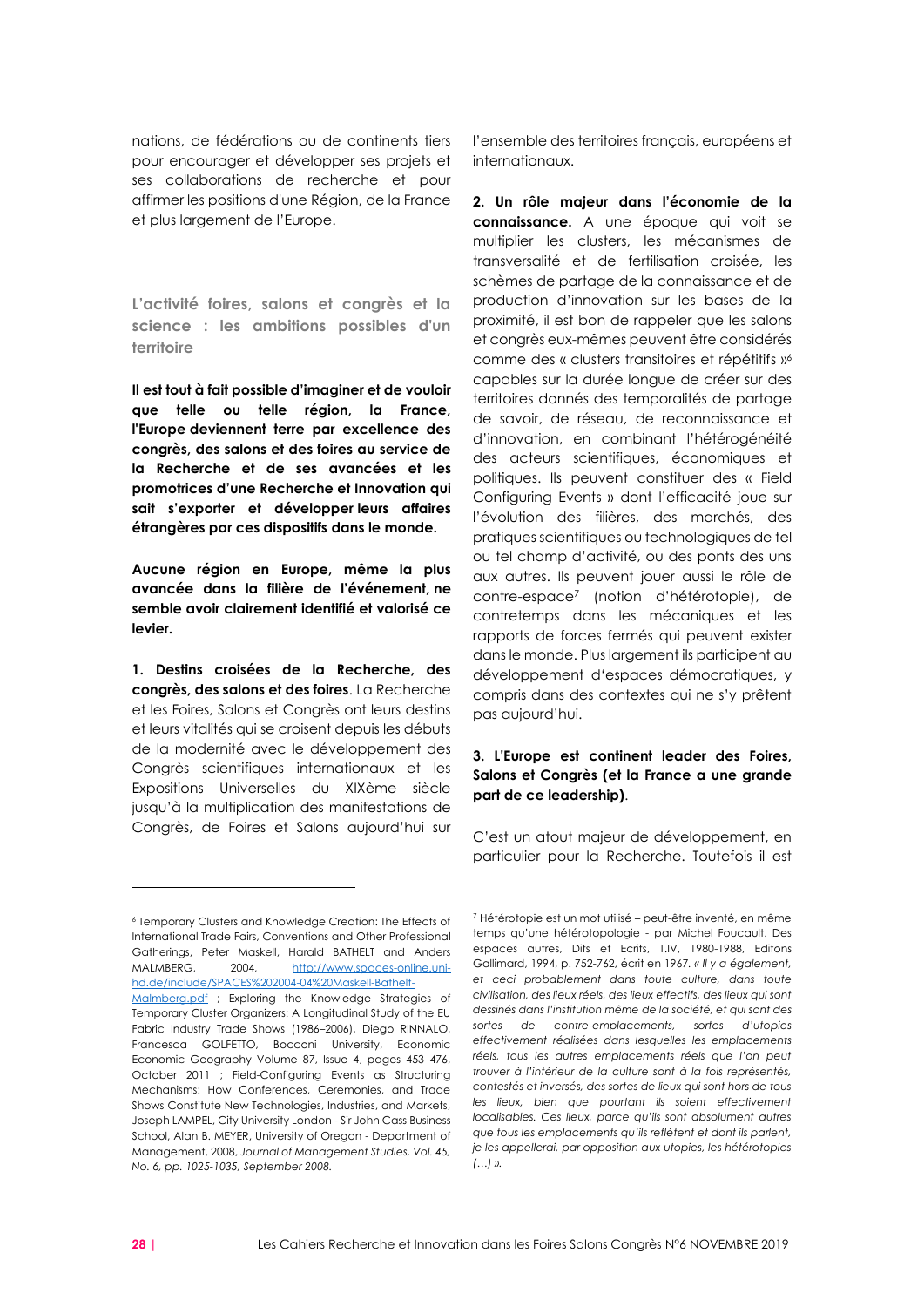peu évoqué, inégalement selon les pays, dans les politiques scientifiques et économiques. La recherche elle-même sur les foires, salons et congrès est assez limitée.

**Axes de développement et premières propositions pour le dispositif**

L'intégration du dispositif salons et congrès pourraient être inspirée des quatre axes suivants :

• **Axe 1 : Politique.** Définition d'une politique régionale/nationale/européenne des congrès pour le développement des communautés scientifiques et le positionnement de la Recherche du territoire dans le Monde ;

• **Axe 2 : Médias**. Encouragement à l'utilisation du dispositif congrès, foires et salons à fins de collaboration entre les laboratoires et les entreprises, la Recherche et les Marchés, sur les bases de valorisation de la recherche et d'accélération des transferts technologiques,

• **Axe 3 : Labs.** Développement de « living labs », d'expérimentation et de processus de recueil de données sur les salons et congrès auprès des publics professionnels et du grand public,

• **Axe 4 : RDI.** Structuration d'une Recherche Développement Innovation dans les Foires, Salons, Congrès à des fins d'expertise et d'innovation de la Région, de la France, de l'Europe dans ce secteur au service de la Recherche et des entreprises.

Nous pouvons dessiner, pour illustrer ce projet, une série de premières propositions liées à chacun de ces axes.

#### **Proposition 1 : élaborer et rendre visible une politique régionale des congrès (axe 1)**

Les congrès sont souvent au cœur des politiques de chaque laboratoire ou des organismes de recherche, mais il ne semble pas exister de politique d'ensemble qui permette

de percevoir les grandes orientations et de les partager avec l'ensemble des acteurs à la fois du monde de la recherche, mais aussi des sphères politique, sociale ou économique. La visibilité d'une politique, au-delà des efficacités qu'elle pourrait permettre, serait aussi un formidable tremplin d'implication des acteurs et donc de développement de cette activité. Doit-il exister, pour la gouvernance d'une telle politique, une organisation dédiée au sein des administrations d'une Région, de la France, de l'Europe et de la Recherche ? Il pourra être important d'y inclure les acteurs des territoires et de la profession des salons et congrès, en particulier sur les enjeux d'attractivité et de développement territorial.

**Proposition 2 : créer un observatoire de l'activité**  scientifique sur les congrès (axe 1). Il ne semble pas exister de comptabilisation consolidée de l'ensemble des congrès scientifiques qui ont lieu en Région et au-delà, ni des congrès étrangers internationaux auxquels les chercheurs des territoires concernés ont participé. Quelle est la cartographie des congrès scientifiques dans le monde, les répartitions par disciplines, les critères d'évaluation de ces congrès (hormis l'évaluation instituée des publications) ? Quelles sont les évolutions des pratiques, les tendances, les modes d'implication des scientifiques, leur niveau d'influence, des industriels, les corrélations avec les territoires et avec les autres localisations de la recherche, les métropoles, etc…Telle ou telle région estelle plus présente sur les congrès ou pas ? Estelle plus ou moins puissance invitante ? Gagnet-elle plus ou moins souvent la localisation des congrès sur son territoire ? Et quelles sont les positions des recherches concurrentes et amies ? Il faudrait qu'un territoire donne l'exemple d'un tel observatoire. La France ?

**Proposition 3 : construire un indicateur de socialisation scientifique sur les congrès (axe 1).** Dans la lignée de la proposition précédente, il s'agirait de se donner les moyens d'abord de reconnaître l'importance de la participation aux congrès et ensuite de mesurer l'effort à fournir pour l'encourager. Les chercheurs sont de plus en plus dans la situation de « devoir payer pour parler » et donc de parler de moins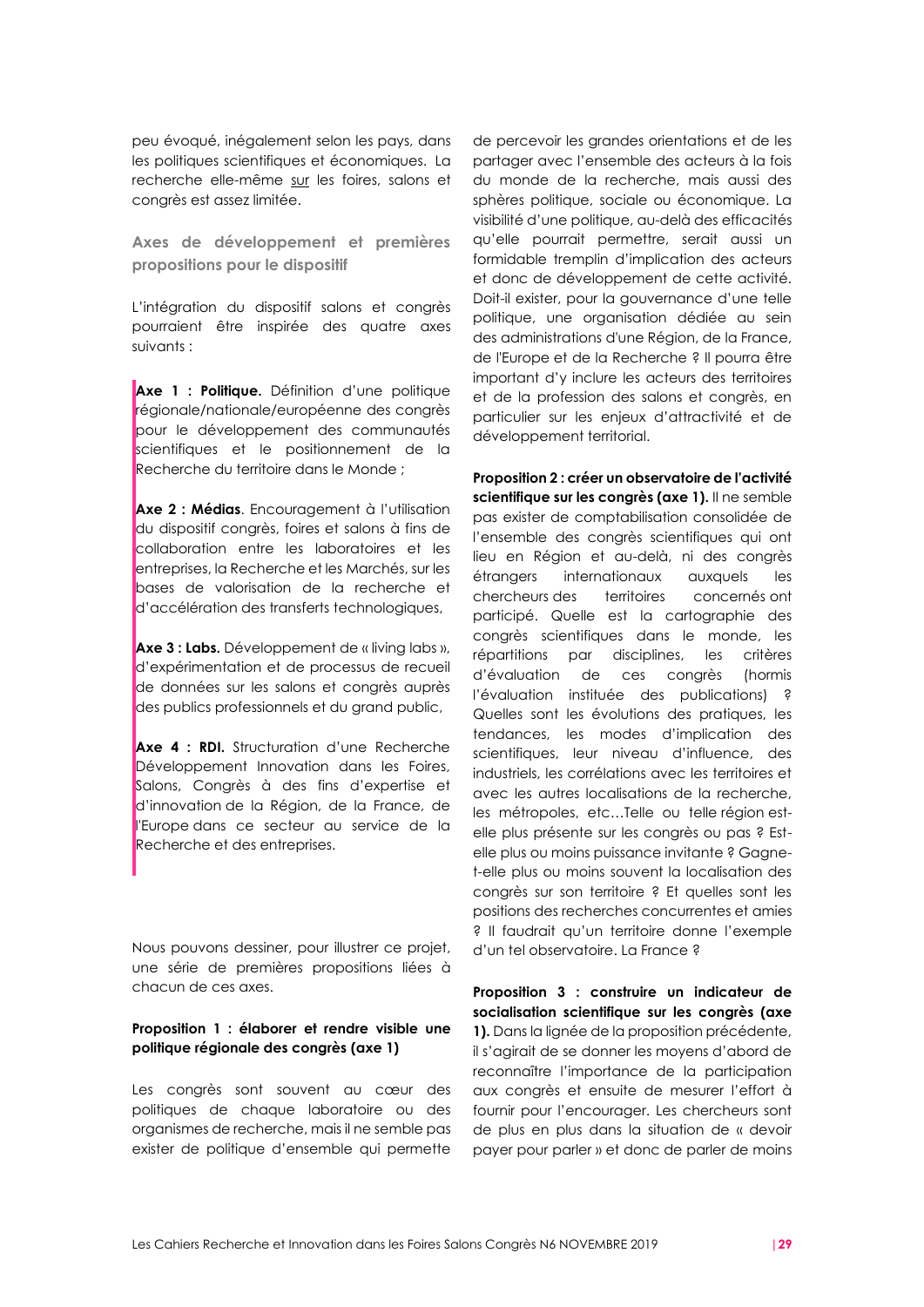en moins. La participation aux congrès devient une péripétie alors qu'elle peut être stratégique pour un laboratoire, pour une recherche, pour un pays. C'est aussi une manière de valoriser à côté des indicateurs d'évaluation des publications et des brevetages, la dimension sociale et humaine de la Recherche. Ce travail d'élaboration de l'indicateur pourrait se faire en coopération avec des professionnels de l'organisation des congrès.

**Proposition 4 : développer une ingénierie financière spécifique et facile de soutien aux congrès scientifiques et à la participation aux congrès scientifiques (axe 1).** Il existe déjà diverses modalités de financement, la course au financement et à la quête de fonds reste toutefois une difficulté forte pour les chercheurs et les sociétés savantes, notamment dans les disciplines où le secteur industriel est peu impliqué (par ex. les SHS). Est-ce que des modes de fonctionnement tels que ceux du CNC (Centre National du Cinéma et de l'Image Animée) dans le cinéma pourraient être envisagés ?

**Proposition 5 : création de grands congrès transdisciplinaires fondés sur les enjeux sociétaux (axe 1)**. Il existait au 19ème siècle en France, le congrès scientifique de France, sorte de congrès universel qui réunissait des sessions de toutes les disciplines scientifiques, des lettres et des beaux-arts. Si ce modèle ne peut plus avoir cours, reste que peut être envisagée la création d'un grand congrès, un grand événement de la Recherche régionale/ française/européenne, qui fonctionnerait sur les bases de la transdisciplinarité, la mobilisation des disciplines autour de grandes questions qui proviendraient des enjeux sociétaux et qui impliqueraient à la fois les communautés scientifiques et les entreprises. Ce grand congrès serait de dimension internationale, et tournerait sur les grandes métropoles et territoires.

**Proposition 6 : se rapprocher des filières économiques en intégrant les comités de pilotage et les gouvernances des salons (axe 2).** De nombreux salons professionnels se définissent à partir des réunions d'un comité de pilotage constitué de « co-producteurs »,

représentants d'entreprises, d'interprofessions, d'institutions. Il pourrait être déterminant pour les laboratoires et les organismes de recherche de chercher à participer à ces comités de pilotages en fonction des filières industrielles et économiques dans lesquels ils souhaitent s'investir. Cela peut déjà être fait occasionnellement, une intégration de ces cas et une amplification de ce procédé serviraient à la fois de moyens de connexion aux communautés industrielles et de leviers d'action sur les contenus, notamment la valorisation des transferts technologiques et la structuration des lignes d'innovation. En agissant ainsi la collaboration Recherche-Marchés se place définitivement dans le temps long de la préparation et non pas dans le temps court du seul événement.

**Proposition 7 : construire/renforcer une politique, dans le prolongement de la proposition précédente, de participation aux Foires et salons, d'abord professionnels et d'envergure internationale, mais aussi dans des cadres régionaux et Grand Public, que cela soit avec des stands propres ou dans des missions en collaboration avec des partenaires des entreprises ou des institutions (axe 2).** La présence de la Recherche n'est pas toujours attendue dans les contextes de l'exposition, elle dénote une volonté claire de s'orienter vers les mondes tiers, notamment à l'étranger et de prendre position. Il est important d'insister sur le fait qu'elle a aussi un sens pour entrer en relation avec la société civile – cas patent des Foires Grand Public, hors le schéma habituel des salons de formation et d'enseignement -. Cette présence sera d'autant plus efficace qu'elle sera considérée dans le large temps de la préparation et des possibilités de construction de relations avec les autres acteurs, sans se limiter à la seule action de l'événement proprement dit.

**Proposition 8. Se rapprocher de la filière des foires, salons et congrès (plus largement de l'Evènemen) pour participer à la structuration qu'elle met en place et aux missions qui répondent à ses vocations de valoriser une Région, la France, l'Europe et leur compétitivité (axe 2).** Cette gouvernance se structure en France depuis le rapport Charié. La Recherche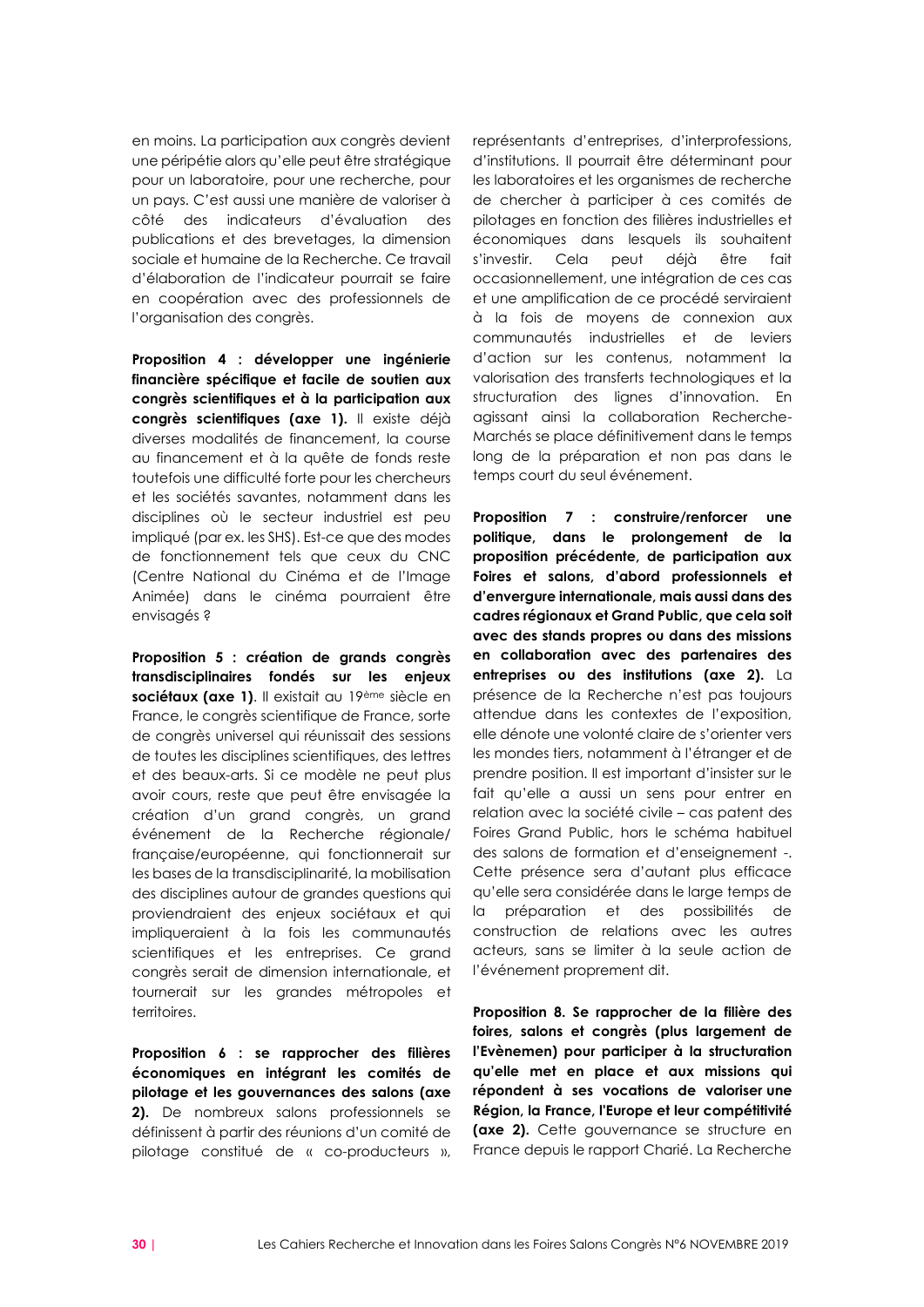en prenant part à ce mouvement servira à la fois ses intérêts d'échanges, de valorisation et d'ancrage territorial et plus globalement participera à la compétitivité des dispositifs de communication FSC qui font la singularité de la culture française et européenne (Europe continent leader des FSC).

**Proposition 9. Définir et structurer dans l'organisation de la recherche un système capable de recueillir les besoins des laboratoires ou des universités, de proposer des stratégies FSC, de coordonner des actions (axe 1).** Il existe de très nombreuses cellules congrès ou événementiels dans les centres de recherche et les universités, souvent isolées, avec peu de moyens. Il est possible d'imaginer un schéma plus étoffé et avec une expertise croissante. Des partenariats ou des délégations de service public auprès de professionnels privés sont peut-être possibles.

**Proposition 10. Construire des plateaux de recherche sur les Foires, Salons et Congrès, à l'instar des « living labs » développés sur les bases digitales et numériques (axe 3).** Mettre les laboratoires dans les Marchés et dans la Société. Il s'agit schématiquement d'organiser dans le cadre d'une manifestation ou de plusieurs manifestations, sur une ou plusieurs éditions, sur un ou plusieurs territoires, des laboratoires de rencontres/usages sur des enjeux de recherche ou de recherche-marché (Santé, Accompagnement, Pédagogie, Urbanisme, Citoyenneté et Environnement, Développement technologique dans une ou plusieurs filières, ….) qui permettent de mettre en relation des chercheurs, des usagers (professionnels ou grand public) , des organismes institutionnels, des entreprises pour déterminer ensemble des problématisations, des nouvelles méthodes de résolution participative et collective et des solutions possibles : un réseau, une multiplicité d'apparitions vivantes d'un laboratoire innovant, qui permette de nouveaux « devenirs chercheurs », y compris dans les entreprises. Les « Labs » pourraient être des terrains privilégiés des Sciences Humaines et Sociales.

**Proposition 11. Constituer une recherche pluridisciplinaire des Foires, Salons et Congrès** 

**pour affirmer le leadership de la France (d'une région, de l'Europe) sur cette riche Technologie de l'Information, de la Communication et du Commerce (axe 4).** Il n'existe que très peu de productions scientifiques sur les Foires, Salons et Congrès (à la fois les manifestations et les infrastructures) en France et en Europe. La Recherche dans les régions et en France pourrait devenir l'initiatrice d'une recherche sur les FSC capable d'en détecter toute la pertinence et les puissances innovatrices dans notre siècle de communication et d'échanges et d'affirmer ainsi le leadership de son territoire.

Les objectifs de cette recherche seraient aux bénéfices de la recherche et de l'innovation et à ceux de la profession des foires, salons et congrès elle-même. L'activité Foires, Salons, Congrès dans toute son ampleur offre des « prismes de savoir » pour analyser des questions de recherche qui les dépassent : sociologie, géographie, économie de la connaissance, urbanisme, …

Sociologie, économie, géographie, histoire, archéologie, linguistique, urbanisme, architecture, philosophie, cinéma, …tous les registres des savoirs pourraient être convoqués, particulièrement en Sciences Humaines et Sociales, pour créer ce nouveau champ de savoir. La filière FSC dans son ensemble s'intéresse de plus en plus au développement de sa RDI.

**Proposition 12. Créer, via le développement de ce champ de savoir FSC, un réseau de recherche en France et en Europe, en collaboration avec les professionnels de la filière FSC et les filières économiques (axe 4) afin de :**

- Structurer les échanges interdisciplinaires et entre les pays,
- Encourager des liens privilégiés entre la Recherche et les Marchés sur le cœur de leur communication et de leurs propres processus d'innovation, renforcer la création avec les entreprises de filières innovantes,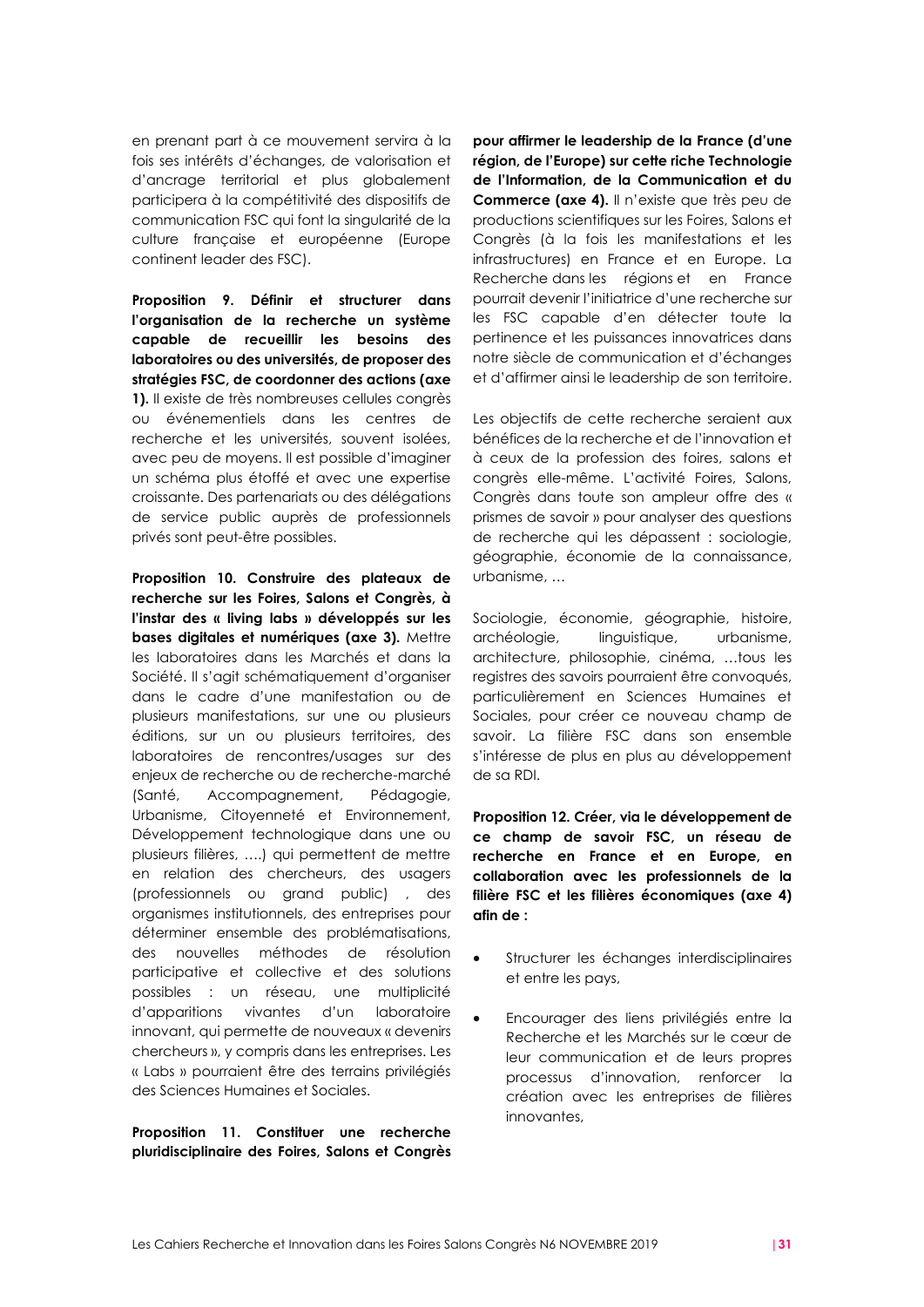Défendre les positions des échanges scientifiques et économiques via les FSC dans les politiques publiques régionales, nationales et européennes, tant dans le secteur économique que dans celui de la Recherche et de l'Innovation.

#### **Conclusion**

Par la construction et la mise en place de ce dispositif fondé sur les Foires, Salons et Congrès, la Recherche d'une Région, de la France, de l'Europe se donne des territoires ouverts et compétitifs de production de savoirs, d'amélioration de ses communications et de ses relations au sein de la Recherche mondiale, et avec les entreprises, de construction de nouvelles méthodes d'innovation et de champs partenariaux, dans ses frontières et ailleurs dans le Monde, voire de développement de ses liens avec la Société.

Il s'agit bien aussi d'une opportunité pour un pays d'affirmer son originalité et son leadership et de devenir la terre par excellence des congrès, des salons et des foires au service de la Recherche et de ses avancées.

Plus globalement, il s'agit d'anticiper l'avenir d'une société mondiale de communication dans laquelle les virtualités et les libertés des hommes et de leur Société ne dépendent pas seulement de la virtualisation des communications, mais aussi des territoires, des corps et des matérialités.■

…La suite au prochain numéro

## **Recherche lisible aussi sur www.nundinotopia**